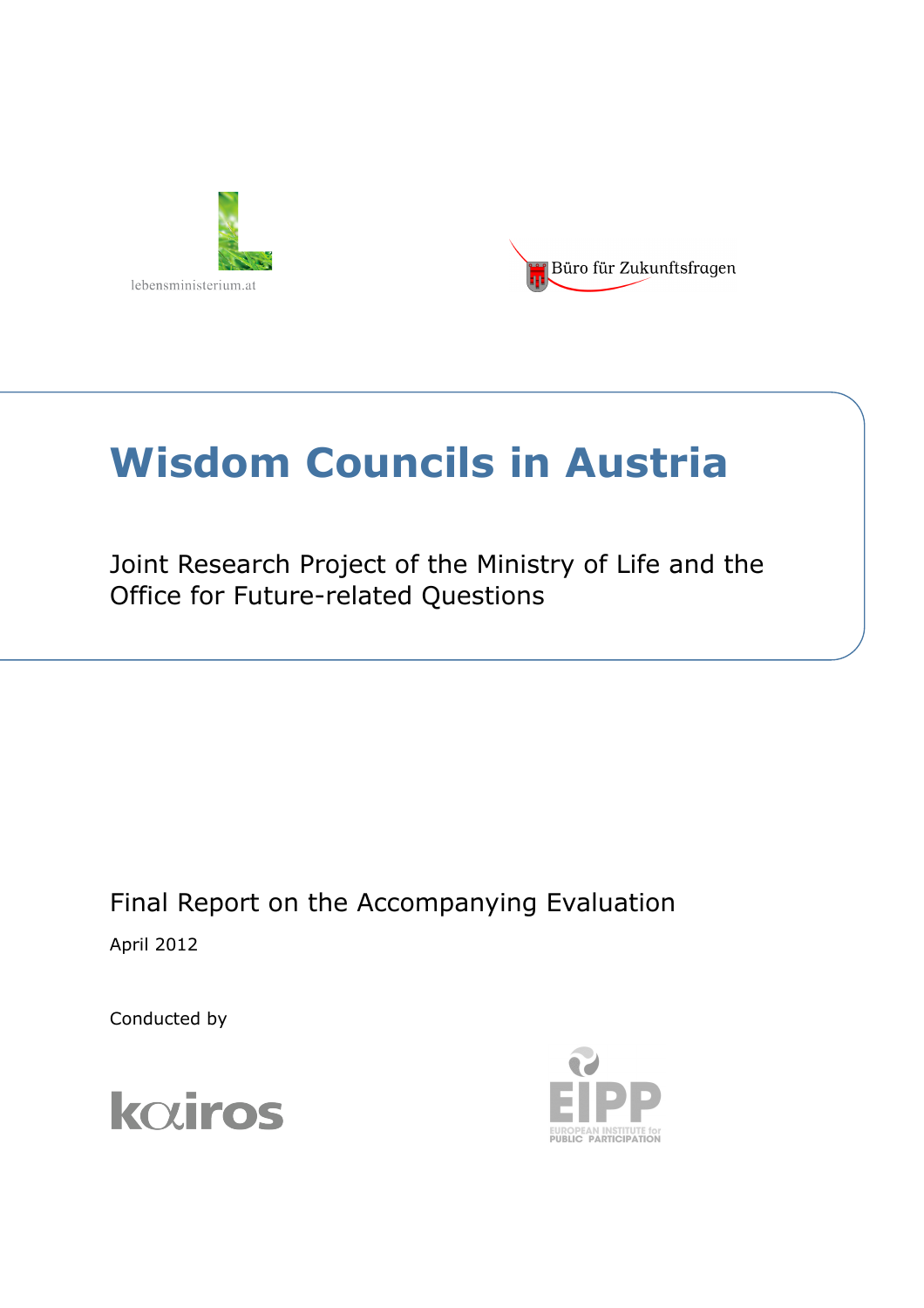#### **Disclaimer**

The opinions expressed in this report are the authors' and do not necessarily coincide with the opinion of the clients. The Kairos gGmbh is responsible for the content of the report.

#### **Imprint**

#### **Media ownership and publisher:**

Büro für Zukunftsfragen Amt der Vorarlberger Landesregierung Jahnstrasse 13-14, 6900 Bregenz, Austria Mag. Michael Lederer, [michael.lederer@vorarlberg.at](mailto:michael.lederer@vorarlberg.at)

Bundesministerium für Land- und Forstwirtschaft, Umwelt und Wasserwirtschaft (Lebensministerium) Sektion V, Allgemeine Umweltpolitik Abteilung V/8 – EU-Angelegenheiten Umwelt Stubenbastei 5, 1010 Wien, Austria Mag<sup>a</sup> Rita Trattnigg, [Rita.Trattnigg@lebensministerium.at](mailto:Rita.Trattnigg@lebensministerium.at)

#### **Author:**

Martin Strele Kairos – Wirkungsforschung Entwicklung gGmbH Kirchstraße 35 6900 Bregenz, Austria [www.kairos.or.at](http://www.kairos.or.at)



#### **Cooperation:**

Martin Lüdemann and Patrizia Nanz, European Institute for Public Participation e.V., Bremen

#### **Acknowledgements:**

Rita Trattnigg, Ministry of Life; Michael Lederer, Manfred Hellrigl, Office for Future-related Questions, part of the local government in Vorarlberg, Austria; all participants of the evaluated Wisdom Councils.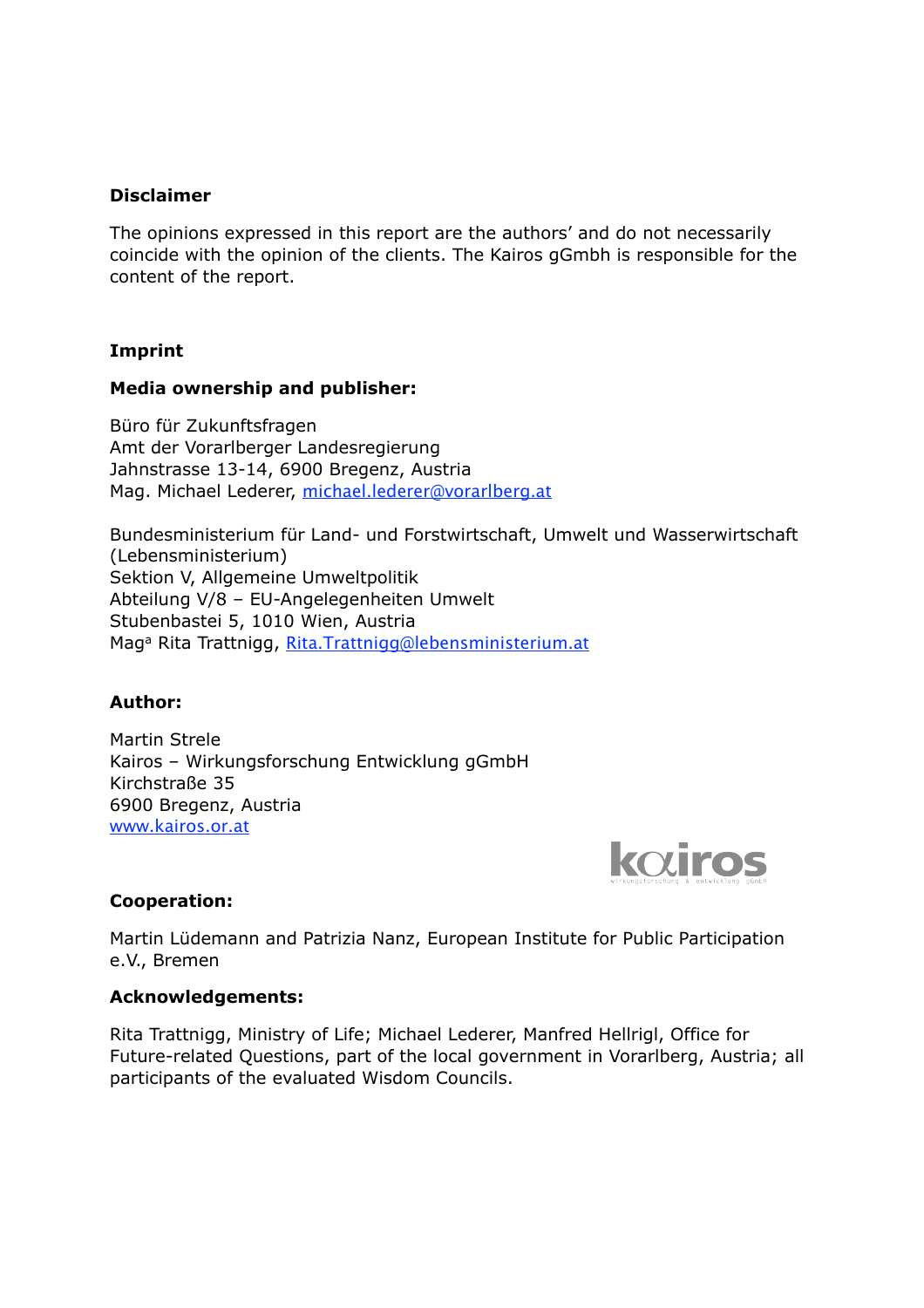# **Content**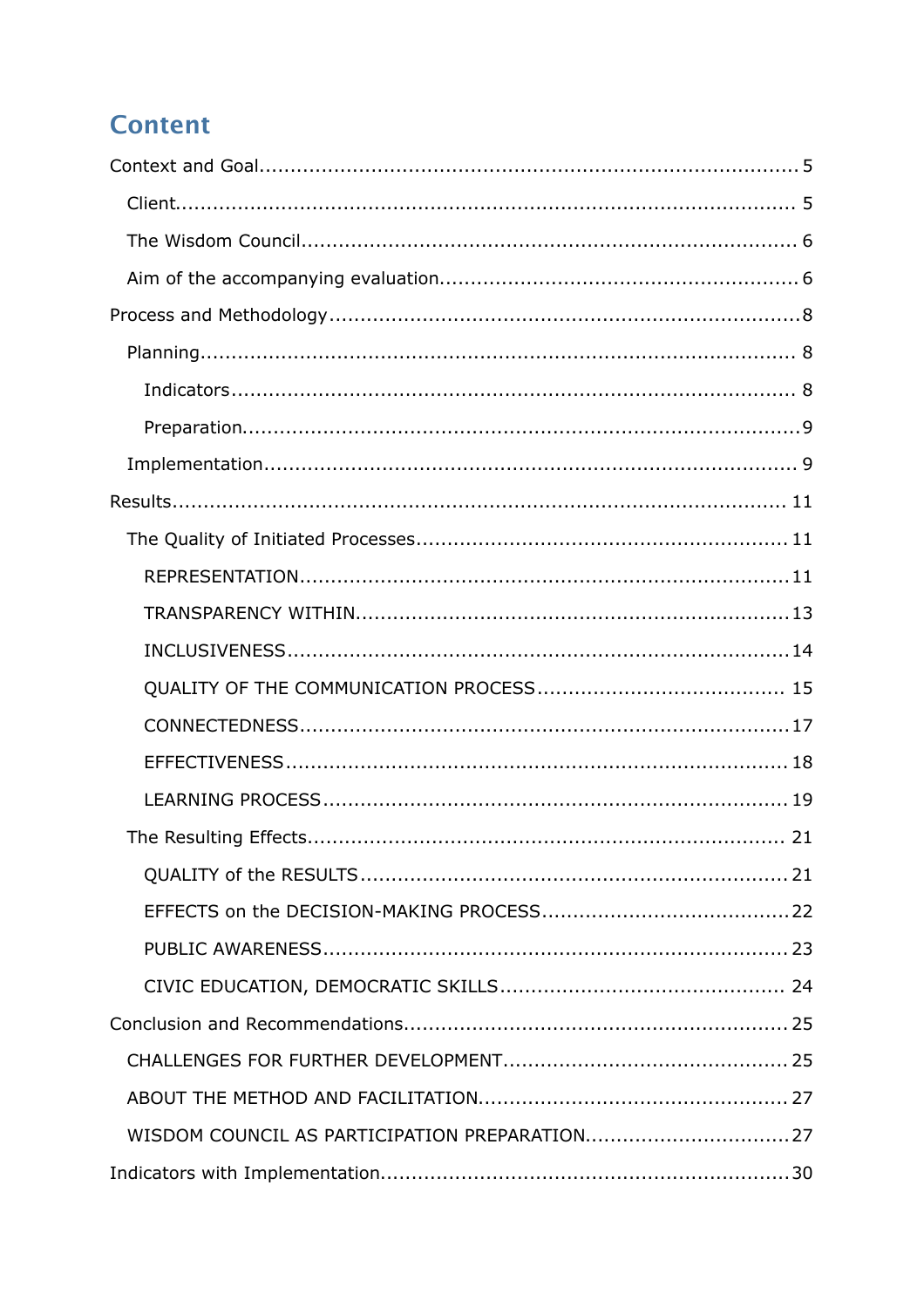# **Part I Results**

Context and Goal Process and Methodology Results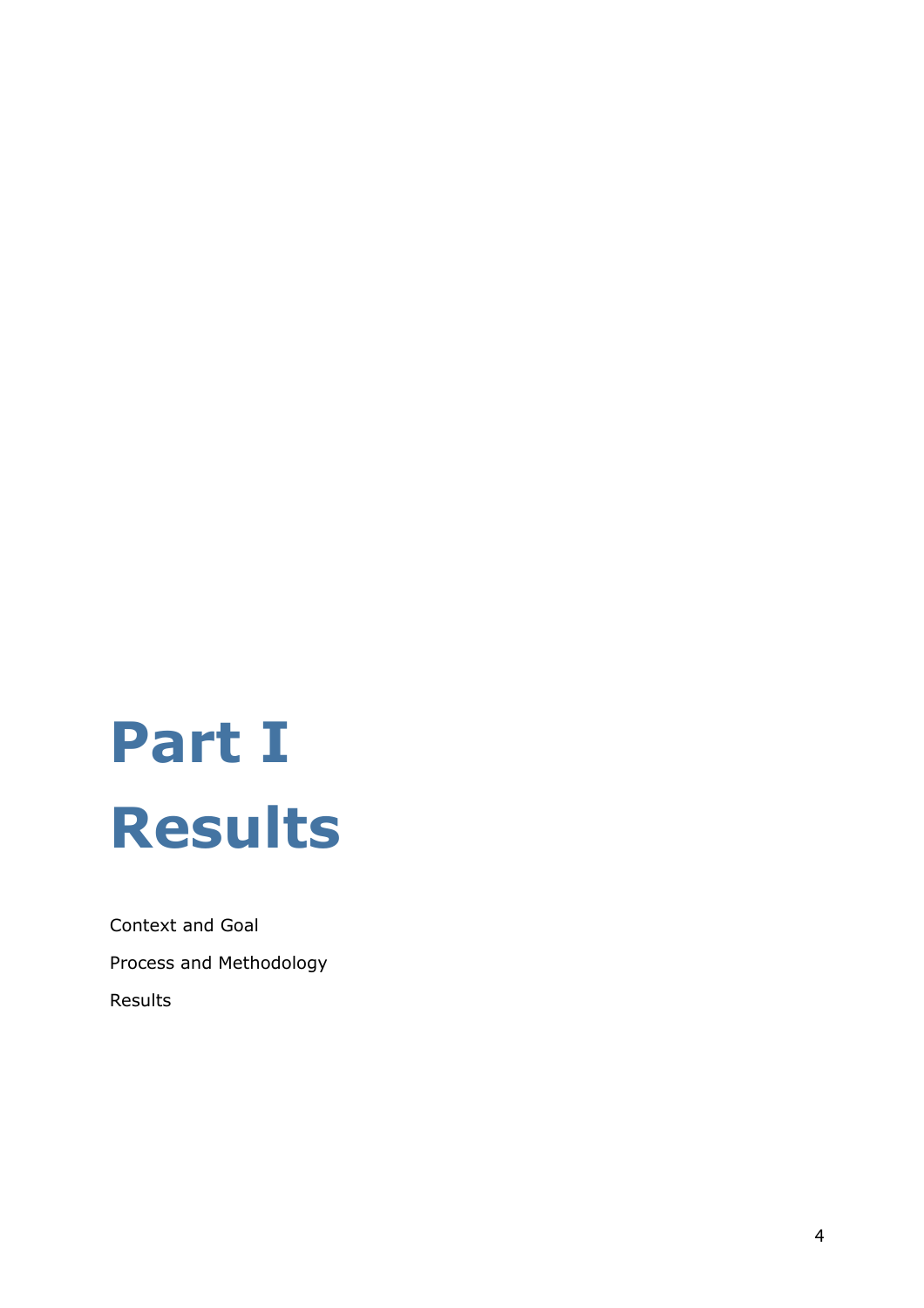# <span id="page-4-0"></span>**1 Context and Goal**

Over the last few months and years, the indications for a sinking trust in hierarchical institutions in general and political functionaries and decision-makers specifically have increased. On the other hand, the instruments for selforganization, public participation and social involvement have not been sufficiently introduced and tested. The ensuing decision-making and power vacuum needs be filled in such a way so as to create an overall higher social resilience.

The current societal challenges and their public awareness peaks have one thing in common: a great uncertainty with regards to the solution strategies and a divide between the decision-makers and the legitimizing people. Be it the currency and debt crisis, the exit from nuclear power use, the construction of train stations or the political changes in the Mediterranean Sea region.

The result have been terms such as Wutbürger (angry citizens) and movements such as 'Occupy' or 'We are the 99%'. At the same time, an increase in failures of political institutions marked by ever new scandals, resignations and a growing gap between "office" and "title" and, therefore, also between politics and citizens.

#### <span id="page-4-1"></span>**1.1 Client**

The Office for Future-related Questions, as part of the local government office in Vorarlberg and the department of EU affairs, environment within the Federal Ministry for Agriculture and Forestry, Environment and Water (Life Ministry) joined forces some years ago to bridge this divide with concrete approaches. Instruments and methods for public participation are identified and tested in practical circumstances and evaluated in their effectiveness. The Wisdom Council has shown itself to be a promising method.

The two above mentioned institutions already cooperated in 2008 for the research project "BürgerInnen-Räte" (Wisdom Councils). During this research project, the idea was born to implement an accompanying evaluation to systematically secure and process the results of Wisdom Councils over a specific period of time.

The Kairos gGmbH was, together with the European Institute for Public Participation (EIPP), tasked with implementing this evaluation. This report presents the conclusions. The clients are the Office for Future-related Questions as well as the Ministry of Life with the latter being the formal client for the study. The assignment is in the form of a contract (BMLFUW-UW-1.5.6/0049-V/8-09), dated to December 18, 2009 and concluded at the end of 2011.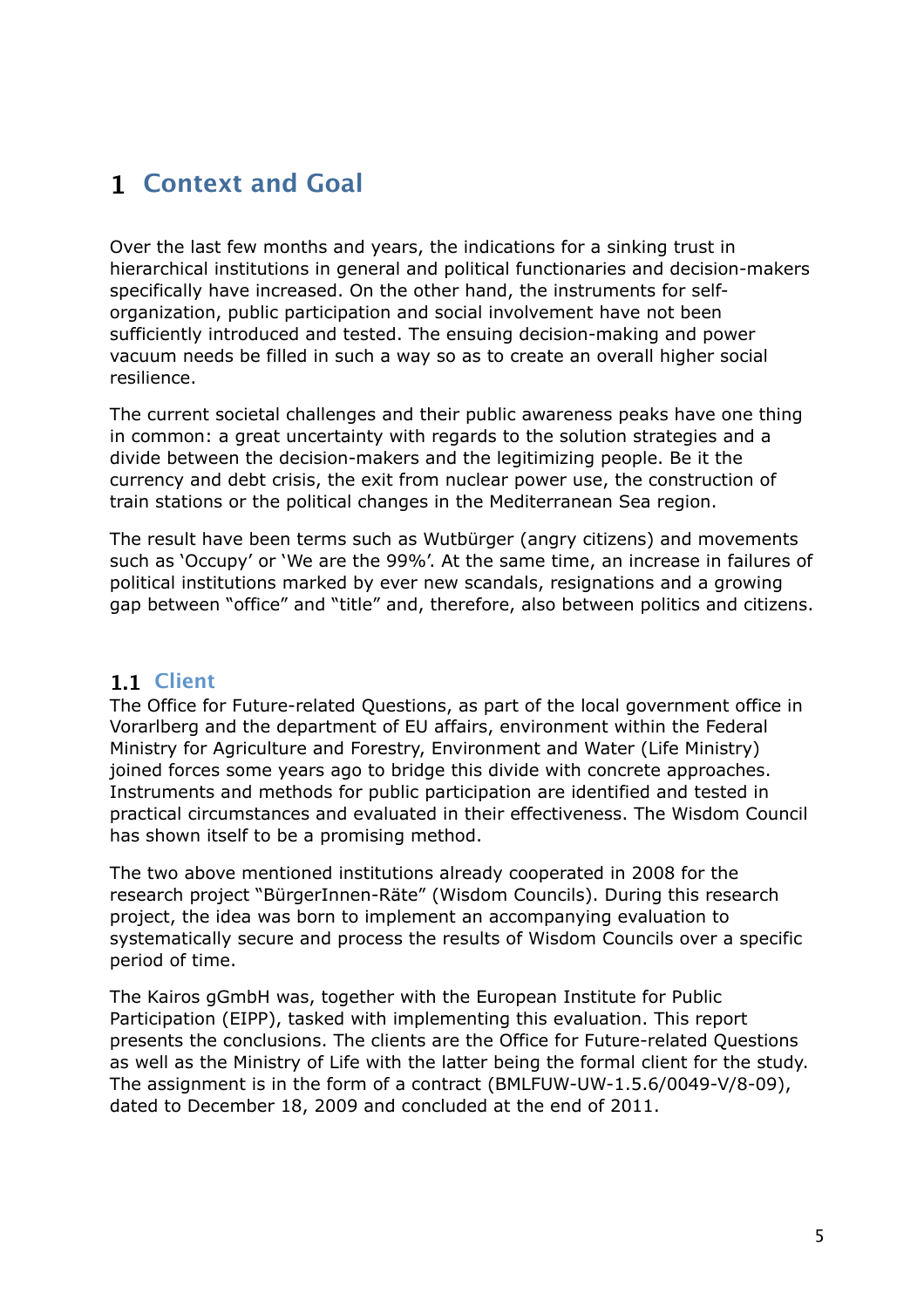#### <span id="page-5-0"></span>**1.2 The Wisdom Council**

The Wisdom Council method has been developed by Jim Rough in the USA. Here, twelve to fifteen randomly selected persons from a community, town, region or other entity, work intensely together for one to two days. They work on selfselected issues and are supported by a facilitator applying the method "Dynamic Facilitation". At the closure of such a Wisdom Council the group concludes a statement which is then present to the community. A comprehensive outline of the systemic effects of a "Wisdom Council" can be found in the appendix.

In the method's application, Jim Rough makes a distinction between Wisdom Councils and Creative Insight Councils. In the former, the organizers make no requests with regards to content. The participants are free to choose an issue which they want to speak about and work on. Creative Insight Council have a pre-determined issue selected by the organizers at the beginning of the process. To which degree the participants adopt this issue during their process is left up to them. Dynamic Facilitation provides the necessary space for development.

The first practical application of the method by the Office for Future Questions goes back to the year 2005. Since then, numerous implementations, with the support of the Office for Future-related Questions, have been conducted and the method has been refined to the current Wisdom Council process. The Austrian name for Wisdom Council is "BürgerInnen Rat" - the citizens council. This includes, besides the one to two day Wisdom Council, a public presentation and reflexion of the results and the atmosphere of the council. In an ideal situation, this process is concluded with a workshop for municipal and political representatives, the so called "resonance group", which covers the results of the Wisdom Council and Citizens Cafe. In Austria, both the Wisdom Council and Creative Insight Councils run under the name "BürgerInnen Rat".

The aim is not to replace the existing political system. Instead, the intention is to provide methodological innovation. In this way, a "new communication level develops", which transforms "political disinterest" into the "will to participate" as mentioned in the Wisdom Council handbook by the Office for Future-related Quest[i](#page-34-0)ons<sup>i</sup>.

#### <span id="page-5-1"></span>**1.3 Aim of the accompanying evaluation**

The Wisdom Council method intends to provide rapid, cost-effective solutions that are relevant to the concerned citizens in face of difficult challenges. These solutions shall be more comprehensive, holistic, long-term and more sustainable, and create more broad acceptance than previous public participation methods.

The hope is that self-organization and participation are indirectly supported and generally increased and, therefore, society becomes more democratic.

The aim of the evaluation is to determined whether this claim can be substantiated. In doing so, the potential and limits of the method will be seen. The process is designed in such a way so that the accompanying evaluation is only a part of the "Wisdom Council" research project. Both clients are working, in parallel, on further activities for the testing, reflexion and spreading of the method in Austria. Training courses and reflexion meetings for practitioners have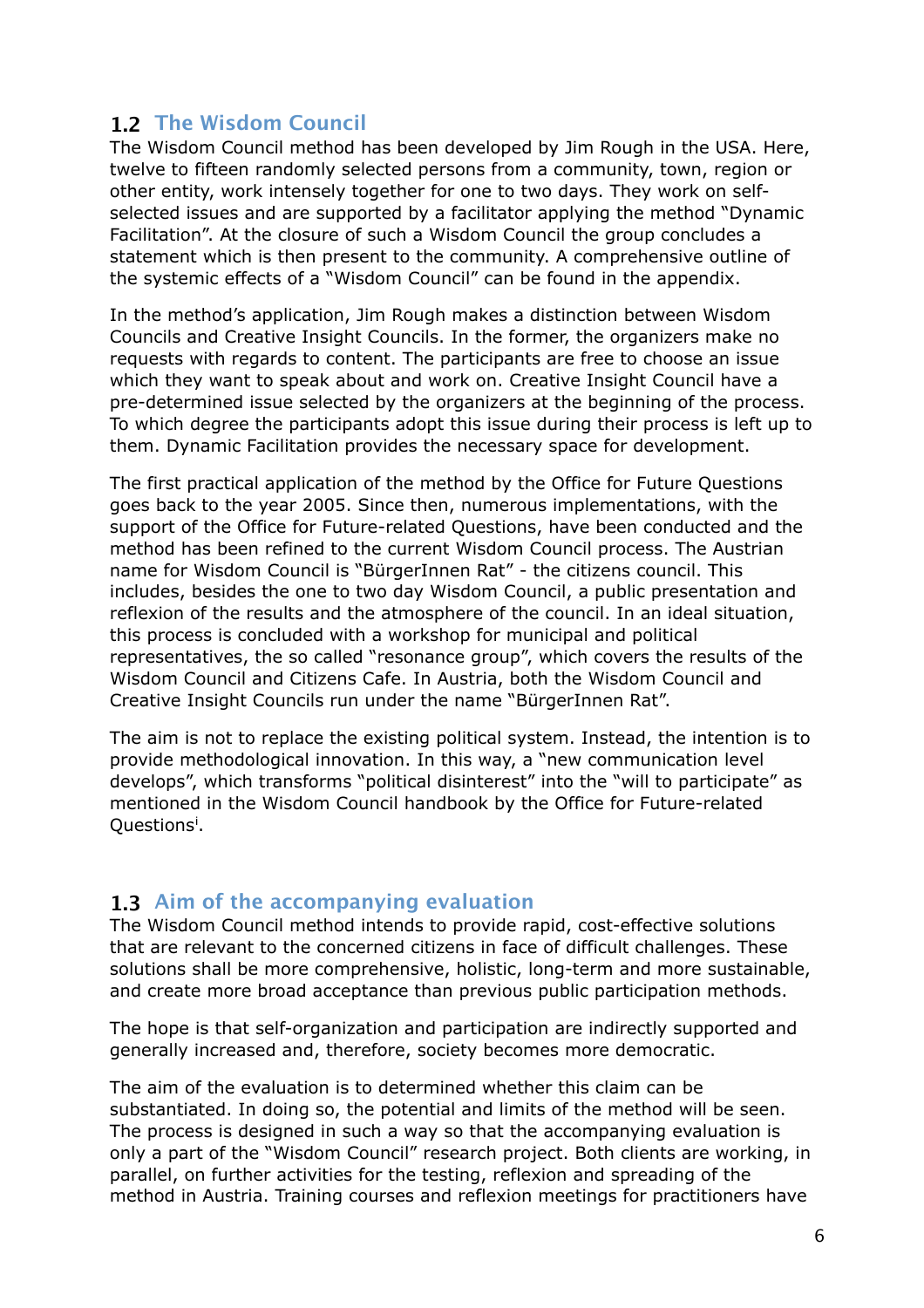been organized and implemented. Input is being given at different levels for the interested public. Classic public relations work is informing about the method. In addition, both institutions are using their capacities to support further use of the method in Austria and to provide resources in the form of facilitation, consulting and reflexion.

This evaluation is only a small building block, which both clients worked intensely on.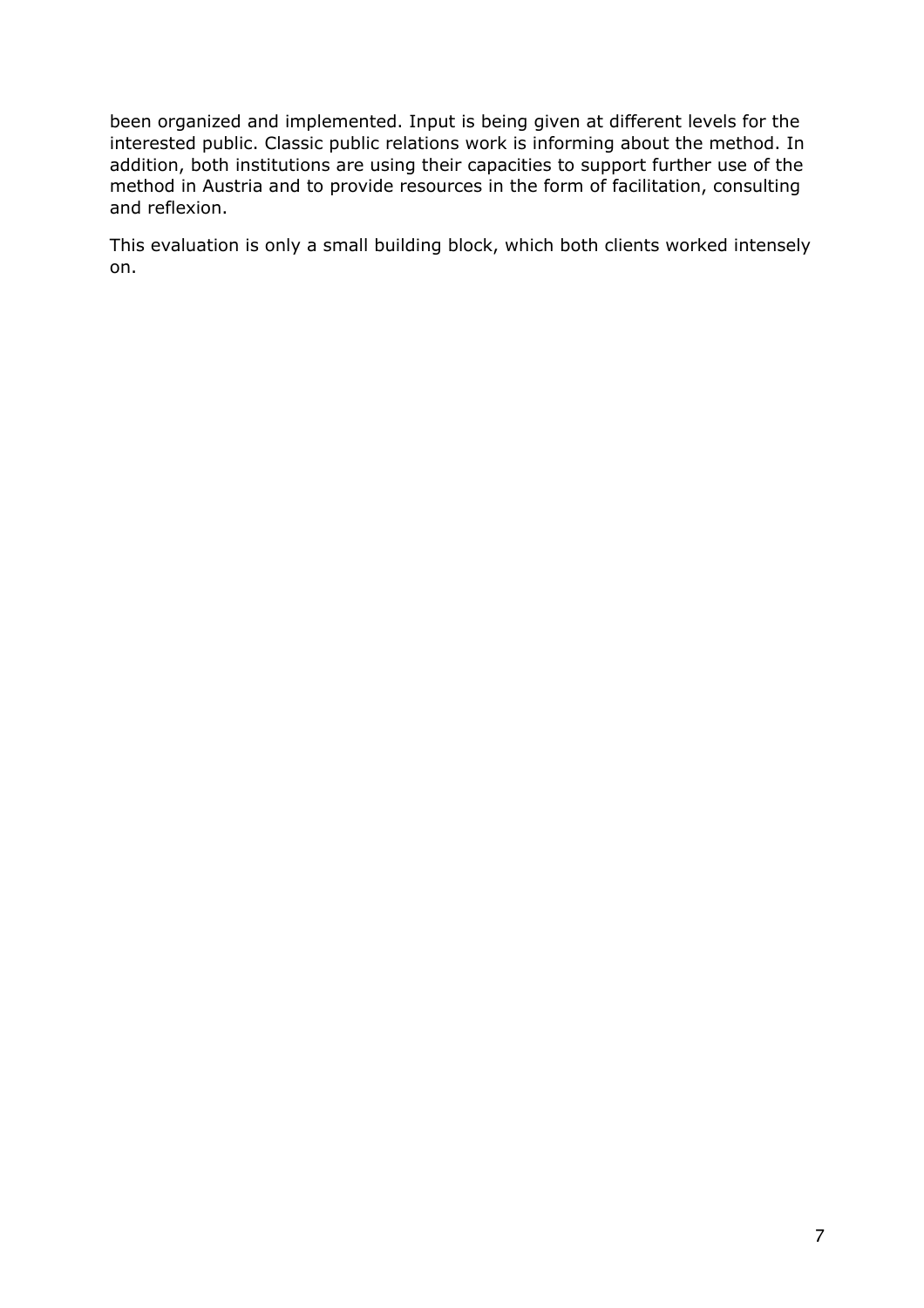# <span id="page-7-0"></span>**2 Process and Methodology**

The evaluation is designed as an accompanying evaluation. It is highly iterative as it has been developed and planed in close cooperation with the client. Two workshops resulted in the research questions and indicators as well as formulating the evaluation design.

Preliminary results were presented and discussed during workshops in Vienna and Bregenz.

#### <span id="page-7-1"></span>**2.1 Planning**

The first planning workshop was organized on Monday, February 15, 2010 in Bregenz. Participants included representatives from both the clients as well as the implementors. The workshop focussed on the coordination of the process, the search for important and at the same time applicable indicators and the views on potential applications as well as the rough timeframe.

From March 22 - 25, 2010, a Wisdom Council and Dynamic Facilitation training was conducted at the Batschuns education facility. Jim and Jean Rough held the training with representatives from nearly all the Austrian federal states being present.

The second planning workshop took place on April 9, 2010 in Bregenz. Here, the indicators for the accompanying evaluation were finalized.

#### <span id="page-7-2"></span>**2.1.1 Indicators**

The jointly developed indicators are split into two groups. On the one hand, the quality of the initiated processes is considered. The following indicators are relevant:

- Representation
- Inner transparency
- Inclusiveness
- Quality of deliberation / quality of communication processes
- Connectedness
- Self-effectiveness
- Learning process

The second group of indicators are designed to provide feedback on the resulting effects of the Wisdom Councils. The indicators are:

- Quality of the results
- Effect on decision-making processes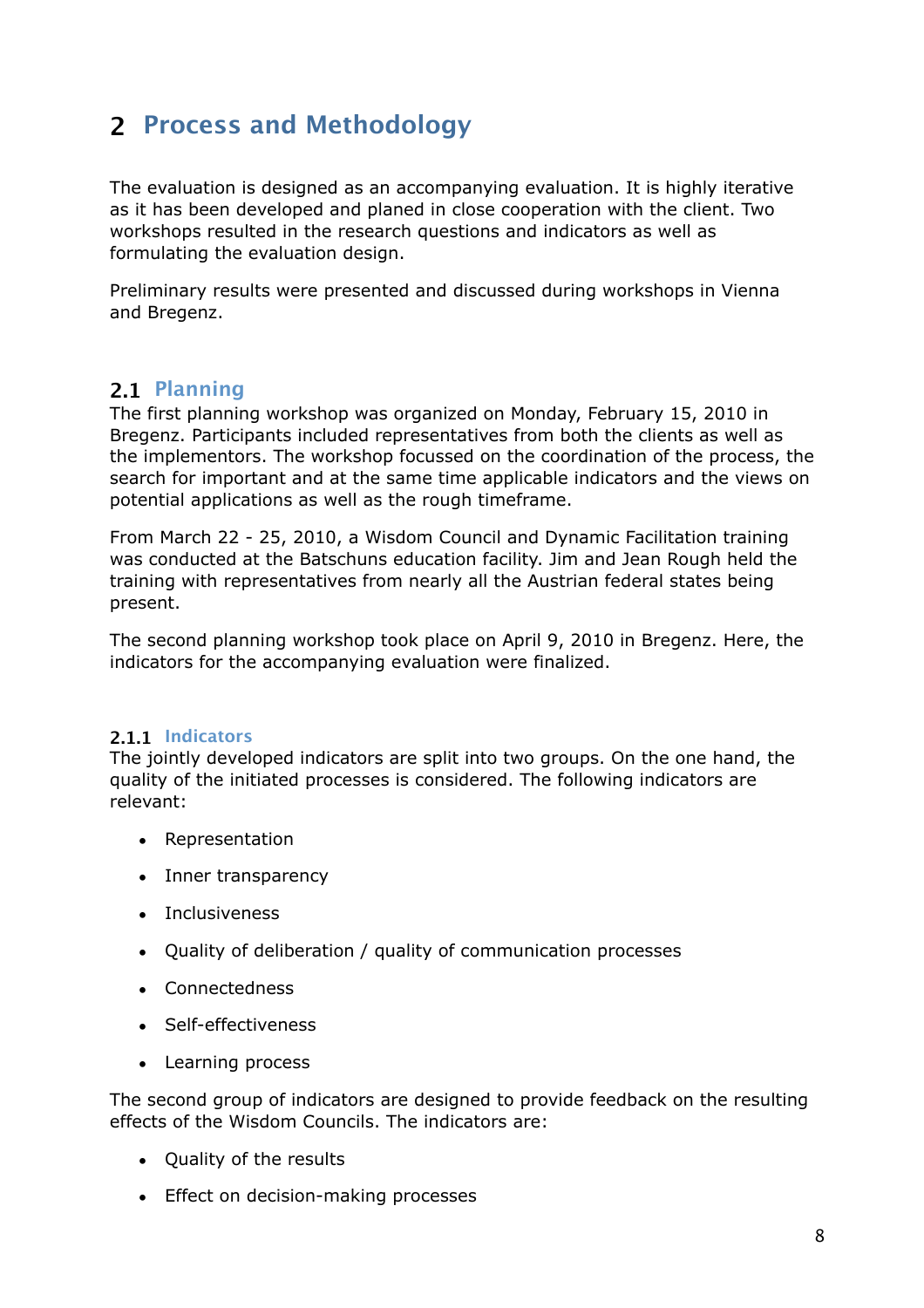- Public awareness
- Civic education/ democracy skills

#### <span id="page-8-0"></span>**2.1.2 Preparation**

The participants of the training seminar in Batschuns as well as the federal office representatives for the areas participation, sustainability coordination and others were informed by the client about the Wisdom Council research project.

At the same time, a request to name any possible Wisdom Councils was included so as to gather enough events from different federal states.

The goal was to evaluate one Wisdom Council per federal state so as to get the broadest possible picture of the potential effects. This would provide indications about the potential and limitations of the method independently of a specific political culture within a federal state.

#### <span id="page-8-1"></span>**2.2 Implementation**

It soon became evident that during the research period of up to two years there would be too few Wisdom Councils to reach this goal.

Some federal states (especially Vorarlberg) could provide more than the required number of Wisdom Councils. In the other federal states the Wisdom Councils had either not been organized yet, had to be cancelled or were implemented without the involvement of the research project.

For this reason, the research project had to work with far fewer cases and was therefore reduced in effort and cost.

The research followed this sequence:

- Participating observation during a Wisdom Council
- Interview with all the participants immediately after the Wisdom Council and after any follow-on events such as Citizens Cafes, etc.
- Interview with organizers and policy-makers (when possible)
- Interview with specific participants at least 6 months after the Wisdom Council to determine long-term effects and impressions.
- Evaluation of outcome documentation when available

The following Wisdom Councils were assessed for this study:

- Wisdom Council Vienna Liechtensteinstraße (participating observation only due to the early date before the finalization of research indicators); June 25-26, 2010
- Youth Council Sulzberg (Sulzberger Jugendrat, Vorarlberg); November 13, 2010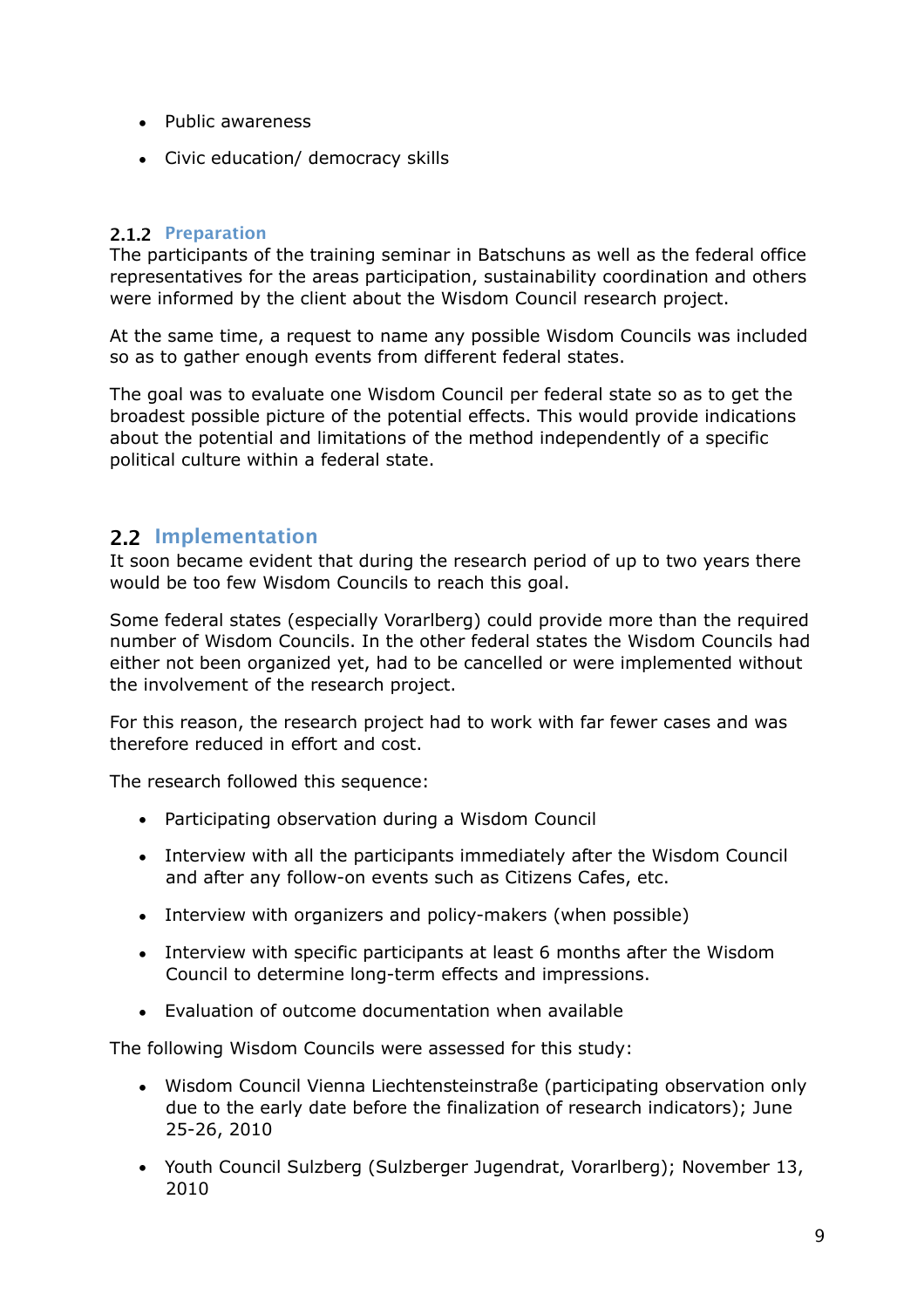- Wisdom Council St. Ulrich am Pillersee, Tirol; January 7-8, 2011
- Countrywide Wisdom Council in Vorarlberg: What are our most pressing issues; March 18-19 2011
- Wisdom Council Mödling: Our Mödling in 10 Years (Unser Mödling in 10 Jahren); 8.-9. April 2011

In addition, the results from the following Wisdom Councils and planning phases became part of the report:

- Wisdom Council Bischofshofen, scheduled for September 9 -10, 2011; cancelled due to legal uncertainties about the random selection of the participants
- Regional Wisdom Council Montafon, May 27 28, 2011; the participants could not be interviewed since the author was also the organizer and initiator.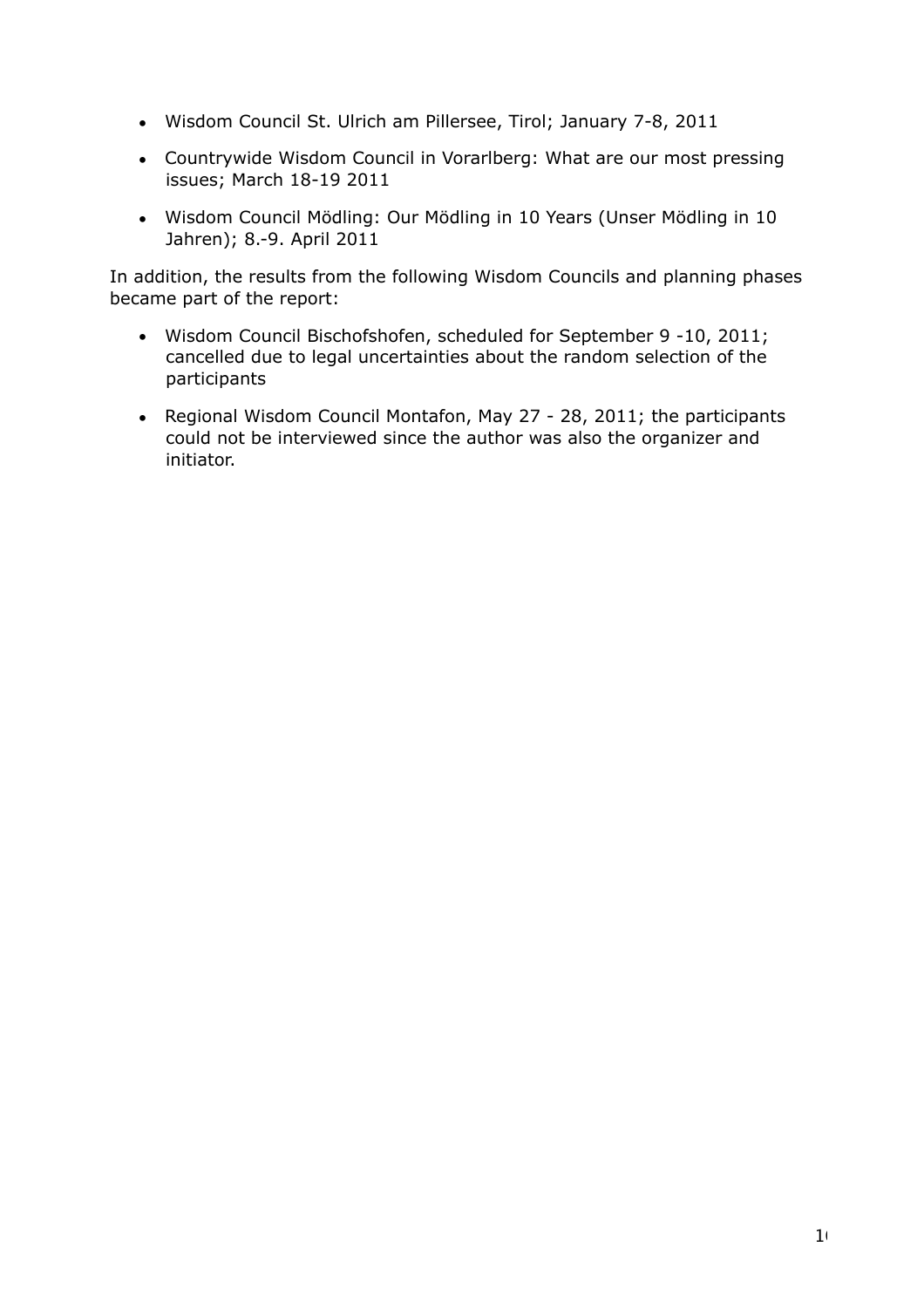### <span id="page-10-0"></span>**3 Results**

This chapter describes the observations based on the previously presented indicators. Chapter 4 presents the conclusions and the overall recommendations for the "potential and limitations".

#### <span id="page-10-1"></span>**3.1 The Quality of Initiated Processes**

#### <span id="page-10-2"></span>**3.1.1 REPRESENTATION**

A central principle of the Wisdom Council method is the random selection of the participants. The important question is how well can 12 randomly selected persons represent the public as a whole.

#### Heterogeneity instead of representation

Although random selection does offer a number of options for inviting different population groups equally (selection is based on age and gender, in some cases additional aspects are included). But it is not possible to view the participating group as representative of the entire population.

The placement of Wisdom Councils need not guarantee representation as the results do not constitute a decision and are non-binding. Instead, they have an advisory character. On the other hand, it is essential to guarantee the heterogeneity of the participants so as to avoid and balance out any bias.

Observations have shown that the participant groups consist of people who are either curious and open or need to "get something of their chest". This does include critical voices as well. The method itself, which requires intensive listing over long periods of time, prevents domination by individuals with a conspicuously personal agenda.

At the same time, the research has shown that a sound process for the selection of participants is still lacking. For the method developer, this is not a deciding factor as "who ever is there, is the right person". The method's application in the context of political processes and decision-makers does necessitate the highest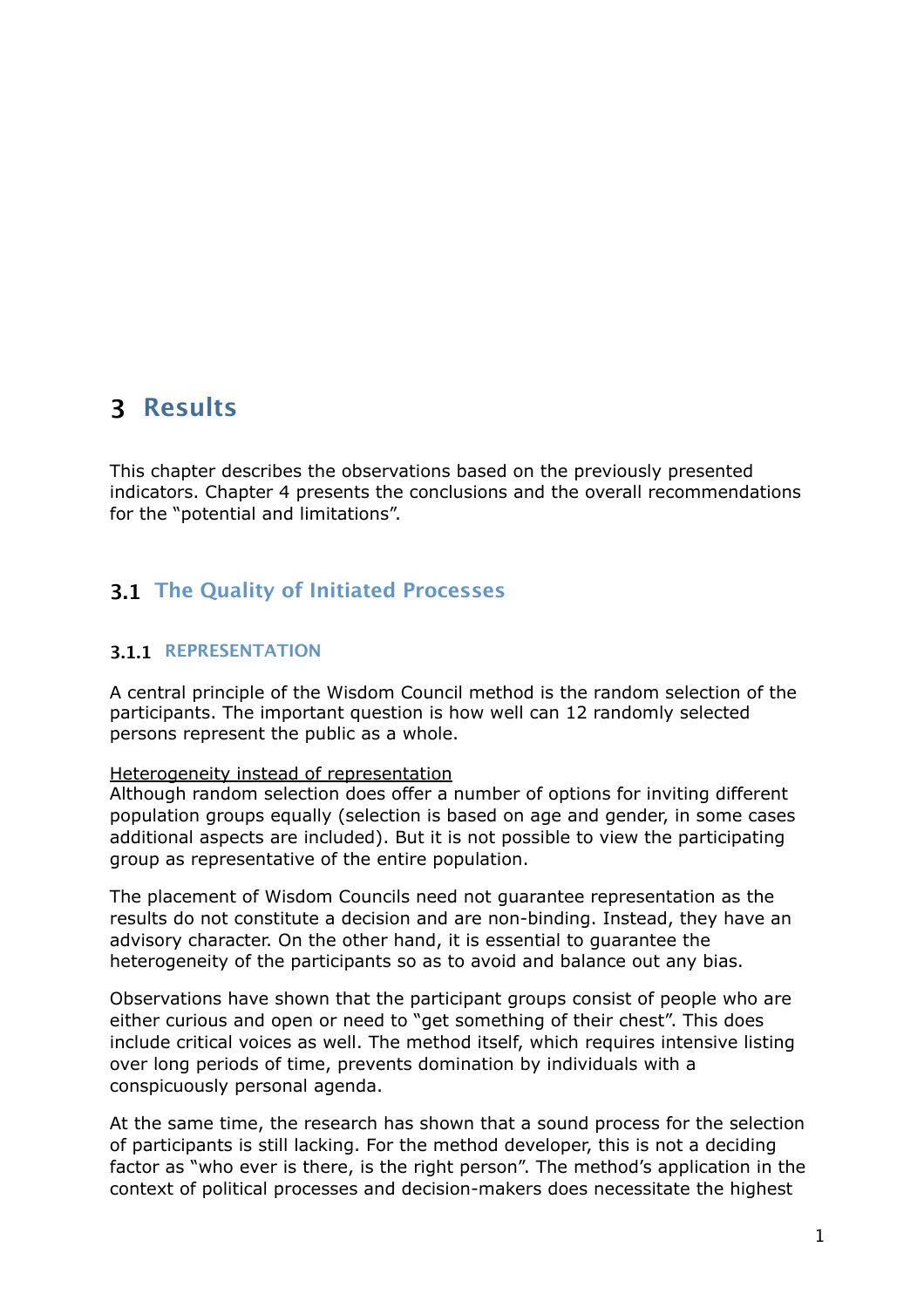possible level of heterogeneity as legitimacy is always an issue during the meetings. Unfortunately, optimizing the selection process for heterogeneity has so far only offered few improvements. Alongside administrative and legal barriers (data privacy and a missing legal framework for the random selection using the central register), which have already been processed by the client, it is, especially, the awareness and selection filters created by the invitation which weakens the random selection process. It was possible to observe that for nearly all the Wisdom Councils the response rate was very low. Intensive follow-up, personally or by phone, was necessary to gather the minimum number of participants.

In conversations with the organizers of the Wisdom Councils, who were usually also responsible for the follow-up calls, three main reasons for the low response became apparent:

- Lacking time (especially in the case of caring or working people) due to the large amount of time the method requires.
- Lacking awareness of the invitation. Written invitations are, in the mass of incoming information, easily overlooked. In particular, the stated concern was not understood by the invited participants.
- Mistrust and lacking interest. On the one hand there is a disenchantment with politics and on the other hand a fear of being exploited by some political decision-maker.

The organizers took a pragmatic approach. Within the follow-up group, they contacted such people as were known to them personally and, therefore, already held a certain level of obligation. They also spoke with personal contacts outside of the random selection, but who, nevertheless, could provide the missing characteristics (gender, age group, background) for the participants group.

A consistent aspect of all Wisdom Councils during the observation time was the underrepresented population groups:

- Youths
- People with a migration background
- People with a low education level

Significantly overrepresented were pensioners for whom the above mentioned exclusion criteria did not apply. This created the impression among the younger participants that the invitation had been specifically directed at pensioners.

The method, its placement and the overall concern is still difficult to communicate to the general public. Probably because this approach is diametrically opposite to the conventional political practice. The trust in this kind of direct citizen consulting is not yet established. Where citizens have experienced it - Wisdom Council participants - this trust has grown. The majority of participants would take part in further Wisdom Councils even though the initial skepticism or the time investment were discouraging.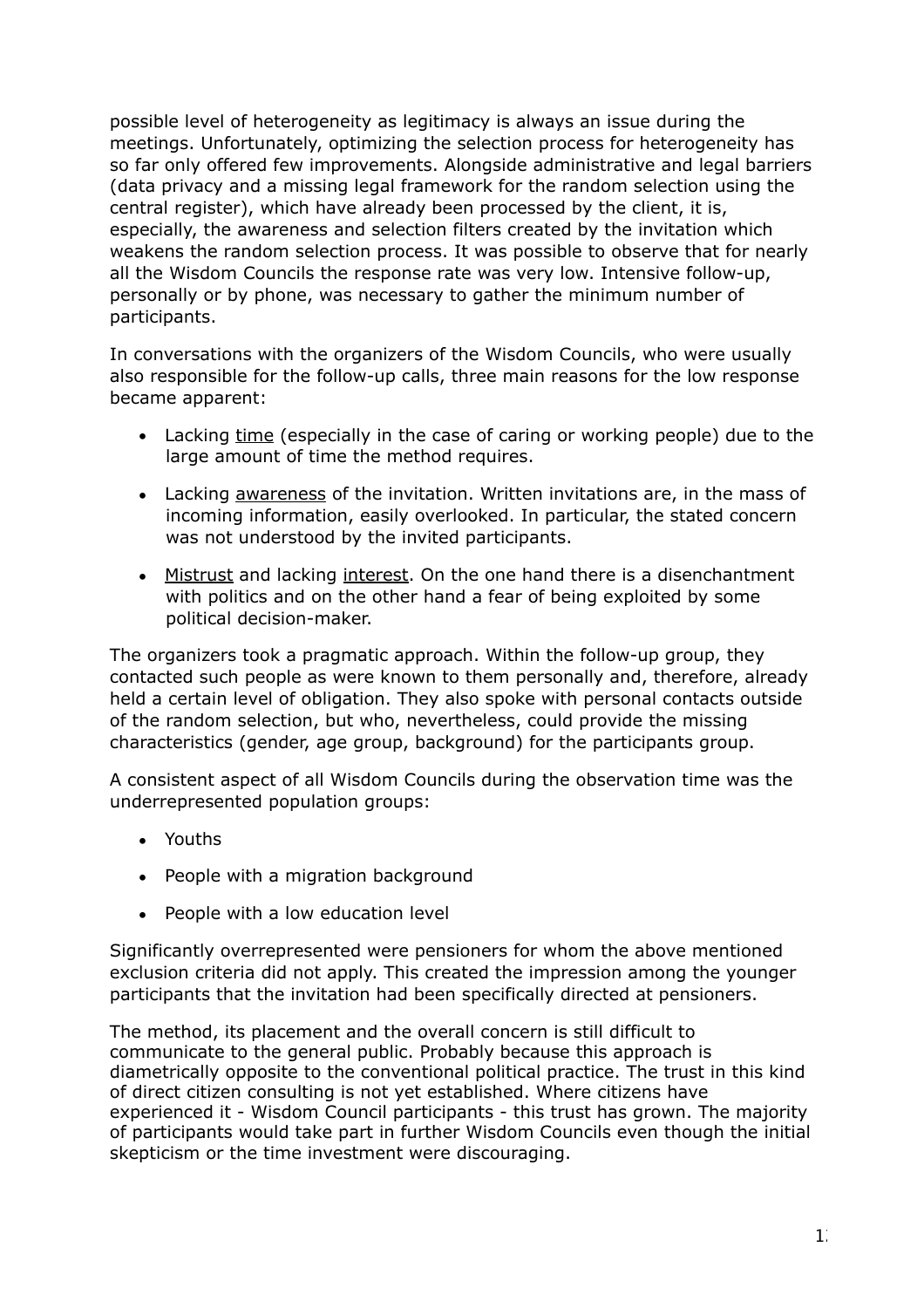#### <span id="page-12-0"></span>**3.1.2 TRANSPARENCY WITHIN**

Transparency within is closely connected with the above text. By this we mean, how successfully the concerns and the significance of the Wisdom Councils can be made clear to the public.

The observations and interviews showed that a majority of the later participants did not really understand the concern of the Wisdom Council they joined. The question remains whether this is necessary for the successful implementation of a Wisdom Council. Such unclear moments or situations are not necessarily problematic for the success. On the contrary, the initial curiosity and ambiguity may probably lead to a greater breadth in perspectives generated during the encounter. On the other hand, it is this ambiguity which leads many persons to decline the invitation.

A sensitive balancing and further development of the public relations work on the method and invitation process can lead to more clarity.

It is important to note that once the Wisdom Council is concluded the desired transparency is achieved. All participants are clear about who invited, which role the Wisdom Council plays in the decision-making process (even though individuals may wish for more decision-making competence) and which task has been set.

Skeptic participants often commented on the motivation of the inviting institutions.

> *"Those up have no more answers. Now the citizens are being taken seriously. Whether that will change anything...?"*

Remarkable is, on the other hand, that by the end of the Wisdom Council the transparency is satisfactory enough and leads to an increased responsiveness even in the case of the skeptics. Nearly all would take part in a further event. Regardless of a change in their skeptical attitude.

The most important condition for the high transparency and the constructive attitude, also in the case of the skeptics, is the random selection. This legitimizes the participants and prevents speculations about a strategic selection of the participants. It prevents skeptics seeing their invitation as a strategic move, allowing them to work but holding them back from any decision-making. And it also helps the group's awareness of being the result of the same randomness. This dampens the usual spokespeople and supports others, less familiar with making their voice heard in public, by creating awareness about the equality of their comments.

This significance of randomness does carry two small dangers. On the one hand, by by-passing the randomness through personal invitations during the follow-up, the randomness principle is decreased which reduces the level of trust should this be known. On the other side, it helps those who appear not to be invited to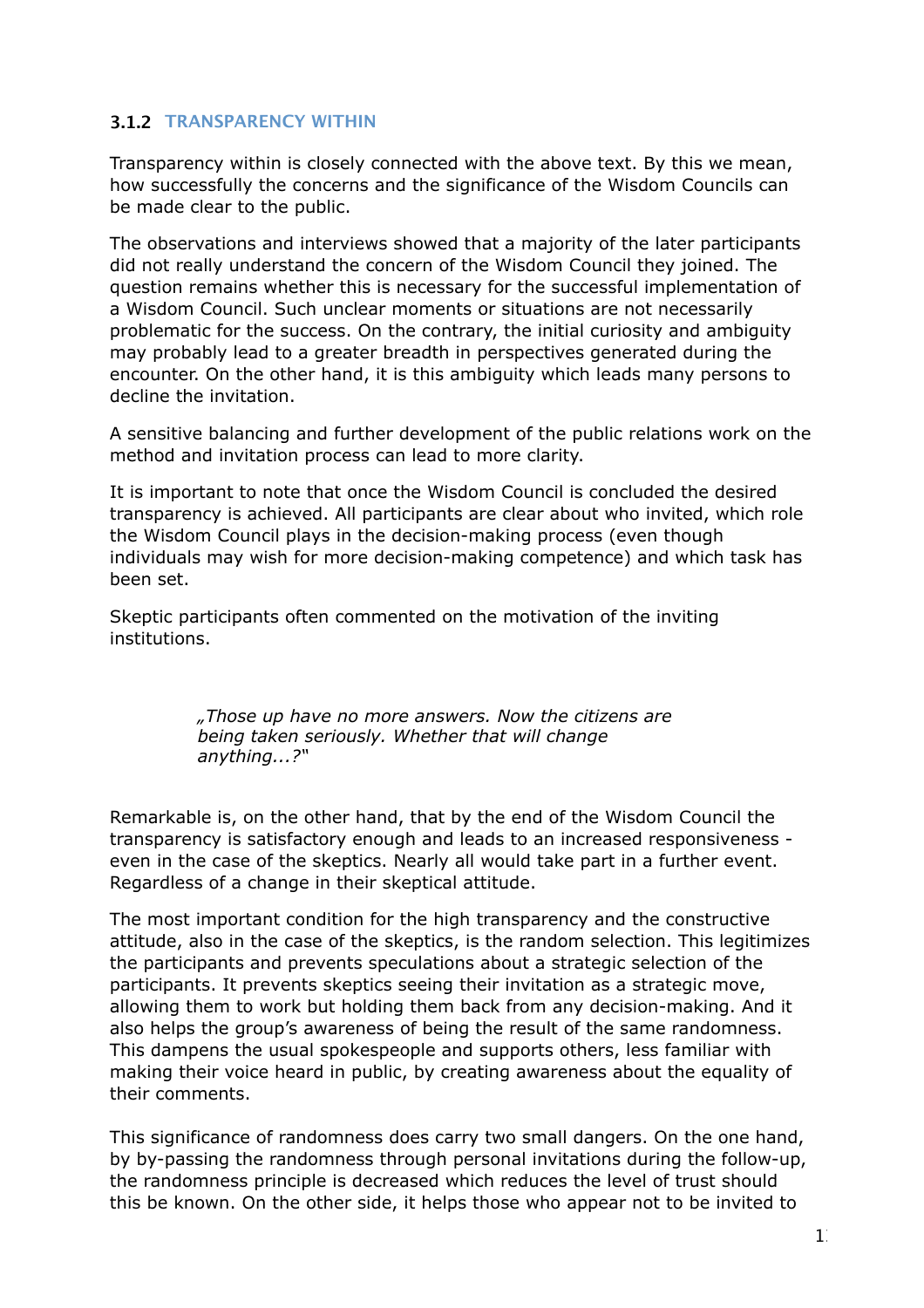legitimize their presence. Here, there have been cases where the invitation has been passed around within the family. Thereby distorting the gender balance to the disadvantage of the female participants.

#### Special case "Reflecting Team"

In some cases the transparency was less high. In particular, the inviting institution, client and role of the Wisdom Council were misunderstood. These cases are closely connected with the so called "Reflecting Team". Some Wisdom Councils included one - quite often more - observers, who were invited into the circle at different times during the procedure to reflect on the process so far.

From the view point of the evaluation the significance of the Reflecting Teams for the success of the Wisdom Councils is negligible. But the observers did create a false perspective of the Wisdom Council in the eyes of the participants. The Wisdom Council clients were named as the "Ministry of Life" and the "Local Government Office", etc. whereas in actual fact it was a municipal process and the observers were representatives from the above mentioned institutions. Quite often this generated expectations directed at the observing persons and their institutions. This counterproductive for the process and, in particular, for awakening self-responsibility among the participants.

#### <span id="page-13-0"></span>**3.1.3 INCLUSIVENESS**

The issue about inclusiveness is aimed at answering the question whether 'all participants are really taking part' during the process. The participating observation monitored, during the whole Wisdom Council, the distribution of the speaking time per participant. To check this, an entire Wisdom Council was recorded digitally. This external impression was compared with the participant's answers to the question as to what degree they were part of the process, how they saw themselves as a group and how they contributed to the results.

*"Not to speak up, is not possible."*

Naturally, there are people who participate openly and actively in conversations and others who are more hesitant and reserved. For many group facilitation methods this problem of different levels of articulation is the greatest challenge.

The Wisdom Councils showed that although the speaking times could vary considerably. Despite this, the feeling of "being involved" was constantly comparable.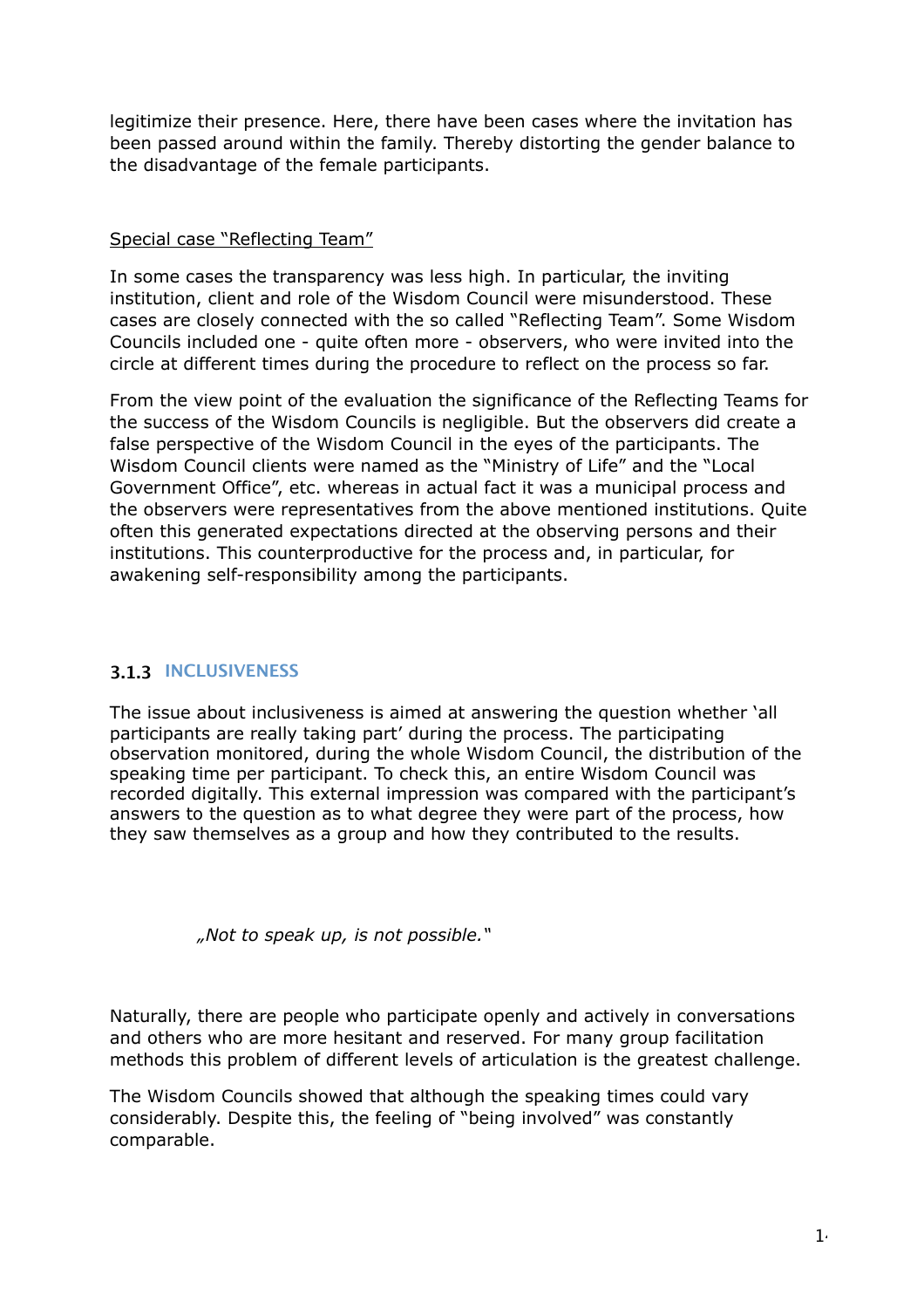#### Qualitative instead of quantitative inclusiveness

In this sense, the conclusion is that the method provides no quantitative inclusiveness; equal speaking time and a similar number of contributions. But that at the same time the personal involvement during the whole process is highly comparable and the majority of participants had the feeling of having contributed all they wanted to.

The facilitation is pivotal in this regard. The method allows the facilitator to follow individuals and their energy in a concentrated form. Giving individual participants a long time to speak, supporting them in their articulation and, thereby, ensuring that the person's concern is addressed and made visible to the group. Interestingly, the speaking time is less important. The main thing is that the participants have the feeling of "having got to the point".

The systematic questions directed at individuals concerning their issues and the focus on each participant and each facilitator slows down the communication within the group and forces the rather more extrovert participants into active listening. It also gives the individual the feeling of being heard and noticed.

At the same time, it generates the feeling of a strong connectedness with the group (see also chapter 3.1.5). And so the group's identification with each other is not so much based on the collective result they produce but already during the shared conversational process closely support by the facilitator.

With regards to the participants, it creates trust and the invitation to express personal statements on issues which they usually do during the process.

#### <span id="page-14-0"></span>**3.1.4 QUALITY of the COMMUNICATION PROCESS**

The Wisdom Council method combines two different process forms. On the one hand, a dialogic exchange without focussing on a concrete result or specific question. It provides all participants with a platform for exploring and formulating their very individual concerns. On the other hand, the methodological requirement to produce a joint statement at the end of a Wisdom Council, which can then be presented to other committees.

Therefore, the quality of the communication process is of special importance. Many questions (see appendix) focussed on this quality from different perspectives.

For Jim Rough, the creator of the "Dynamic Facilitation" method, this new way of communicating is of great value. He calls the intended thought process "choice creating"; in a sense, the art of collective and collaborative thinking which produces new possibilities and choices. This is in contrast to many other methods, that focus on evaluating alternatives and deciding between them. The essence of Wisdom Councils is to work on the really important challenges. The collective thought processes allow the development of new choices which are the result of so called "shifts"; moments of change in the collective awareness of the issue.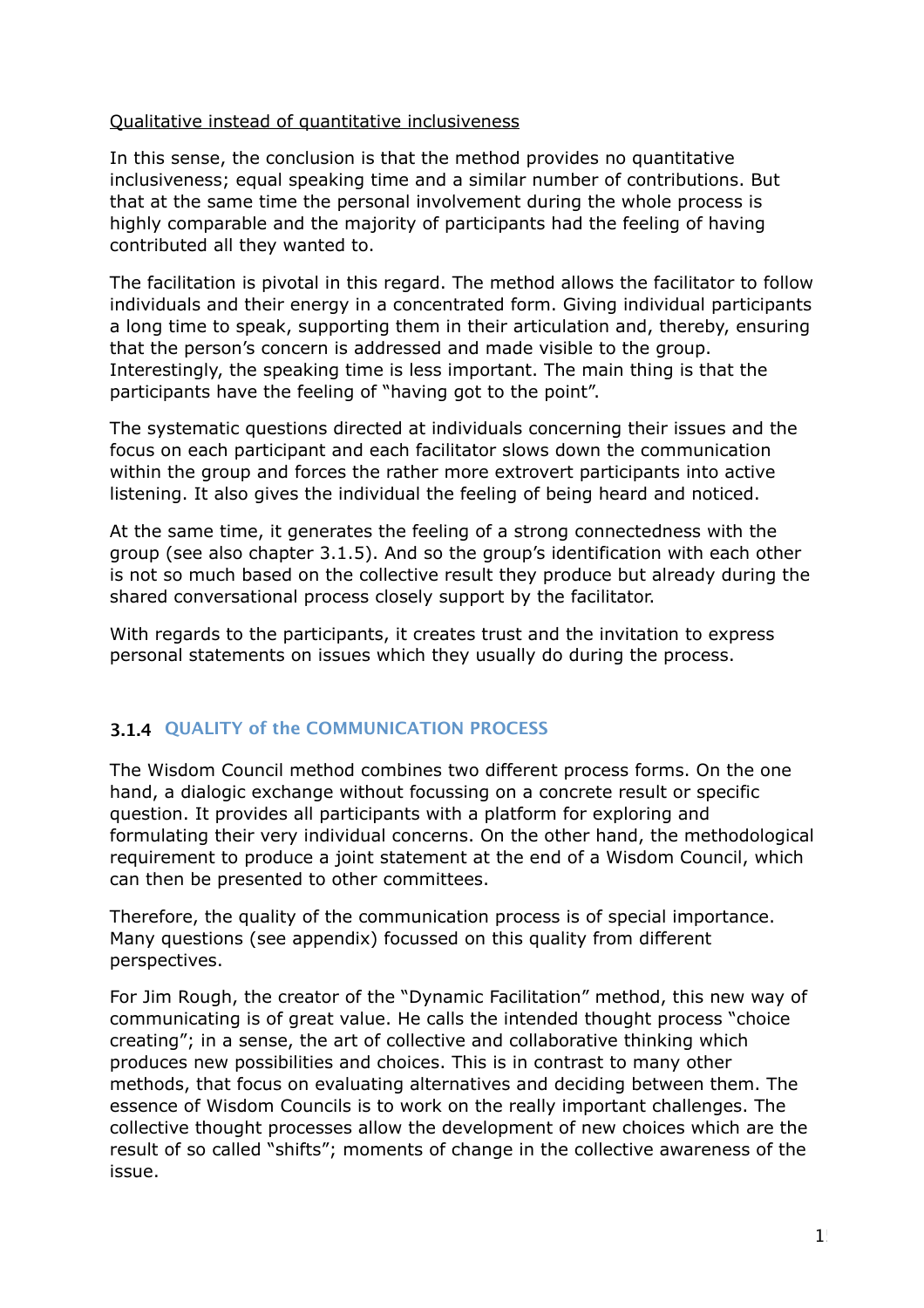These assumptions, which are an integral part of the method, define the quality of a Wisdom Council and seem as if "all participants have been joined into a single brain". The "shifts" can be described as sudden group insights, which activate collective thinking and working, and which lead to new solutions.

#### High individual assessment of the process quality

From the individual's point of view the quality of the communication process received very high marks. The groups had the impression that the desire for reciprocal understanding was above average. Interestingly, a number of participants highlighted their own learning process as the following statement shows. The conclusion is that the method not only provides interesting constellations of a communication process but also has a role to play in individual learning. Most probably this is a methodological result of having to listen to individuals for a protracted time.

#### *"*...one often has to listen for some time to understand what others are trying to say."

Again, one of the most important conditions for this to happen is the Wisdom Council facilitation. Facilitation seems to be an essential driver for the deliberation process. In addition to the already mentioned facts, the authenticity of the facilitator plays an important role. A creative approach to the method and flexible adaptations during the process have proven to be more productive than adhering strictly to the methodology. In some cases, for example, Wisdom Councils have also been split into subgroups each led by one facilitator. In the original methodology, this is not intended, but it proved to be an important decision so as to continue a productive process.

What has been observed in all cases and what can be determined from the participants' responses is that the facilitation as well as the method itself create a good conversational atmosphere. In the particular case of high conflict issues, the most important result of the Wisdom Council was the fact that the dialogue capability and atmosphere were improved. And this went far beyond the immediate Wisdom Council participants. The resolution of the issue is then often a secondary part of the process.

Wisdom Councils with pre-determined issues usually have a higher communication quality than open-topic Wisdom Councils; the same applies to processes with a more heterogenous participant group compared to a more homogenous group.

#### Heterogeneity as Key

The significance of participant heterogeneity was already mentioned in 3.1.1.. The analysis of the communication process itself produced further aspects which point towards the need for a high heterogeneity.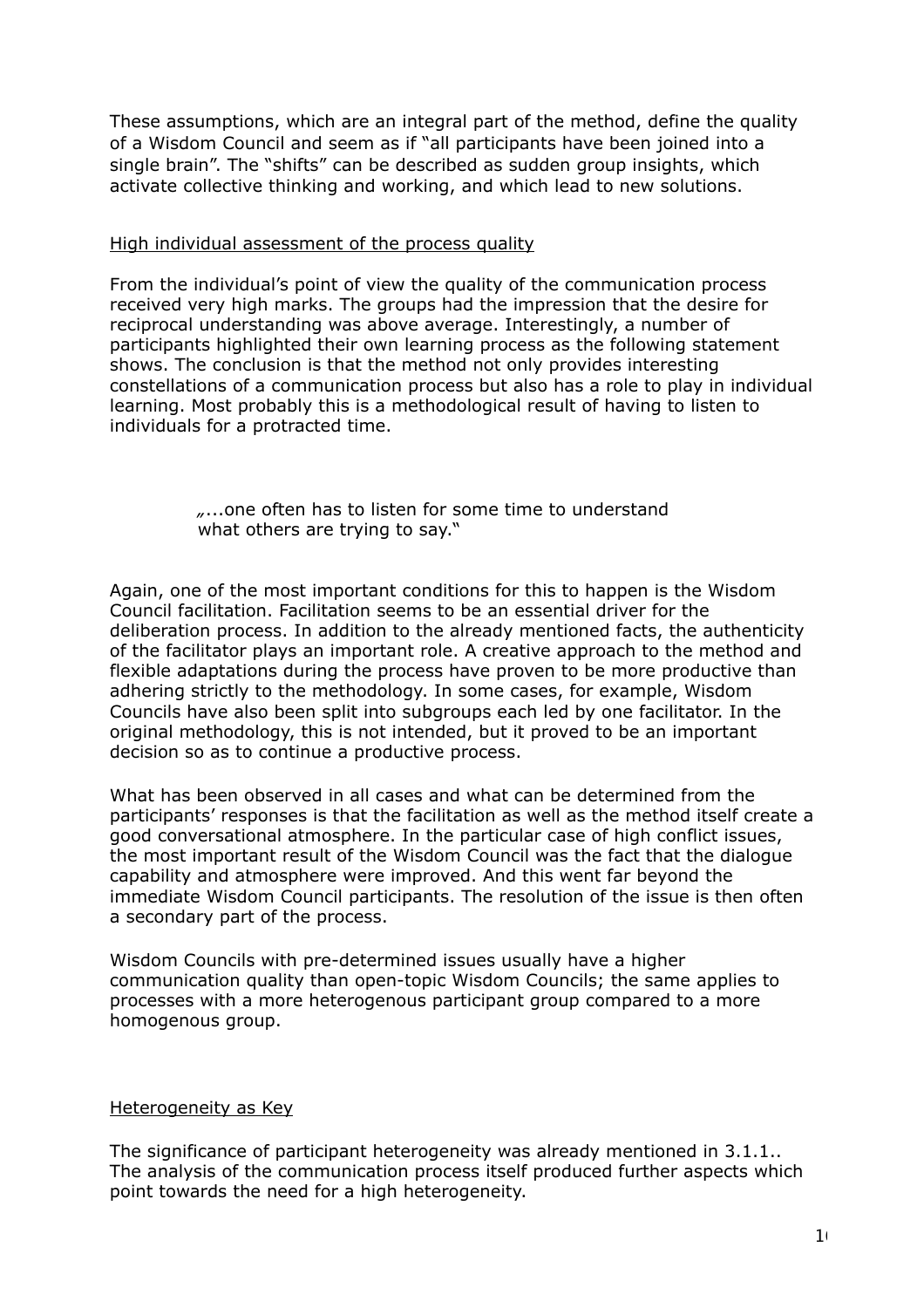The satisfaction with the communication process was especially low in the case of participants who were alone in their (age and gender) group and were dominated by another, rather more homogenous, group. This usually applied to younger people, who were nearly always underrepresented (except in the case of the Sulzberg youth council). Quite often they were unable to express their opinion against the majority of older participants.

#### Fixed theme/issue simplifies group process

The feeling of "becoming one working brain" usually happened where the Wisdom Council had a pre-determined issue to work on. This is not surprising since a fixed issue provides a focus for the participants. The above mentioned sudden insights occurred less frequently. The group process itself, as observed during events, must be seen as less successful than the individual assessments and learning effects.

On the other hand, a Wisdom Council can truly unfold its potential where there is no fixed issue and the original concern of the Wisdom Council is forthcoming: To follow the people's energy and to discover their 'most pressing issues'. Here, unfortunately, the invitation text is too abstract and the responses too few. This framework is, therefore, difficult to create. More development work is needed here.

Remarkable is, that the static format of the Wisdom Council method has a positive impact on the success. One and a half days of more or less sitting in one place, listening to others, and delegating activities (such as taking note of solutions, information, concerns and problem statements on flip charts) to the facilitators is, generally, no barrier to a successful process. Although it is contrary to many other group facilitation processes.

With regards to the quality of the communication processes it can be concluded that Wisdom Councils are capable of differentiating between positions and interests. The method is suited for discovering the underlining themes, problems and interests of a standpoint. A Wisdom Council has, therefore, a superior quality with regards to the communication process compared to classic approaches of majority decision-making.

#### <span id="page-16-0"></span>**3.1.5 CONNECTEDNESS**

The idea behind the random selection and the wish to have the highest possible group heterogeneity is to emphasize the common good perspective of the Wisdom Councils. This also sets the method apart from other participatory and group decision-making methods. But as a consequence it is a challenge to create connectedness within this heterogenous group of people. Much that was described in chapter 3.1.3 will be summarized here and presented from the perspective of the group and its cohesion.

The most important and most prominent result is the degree of connectedness of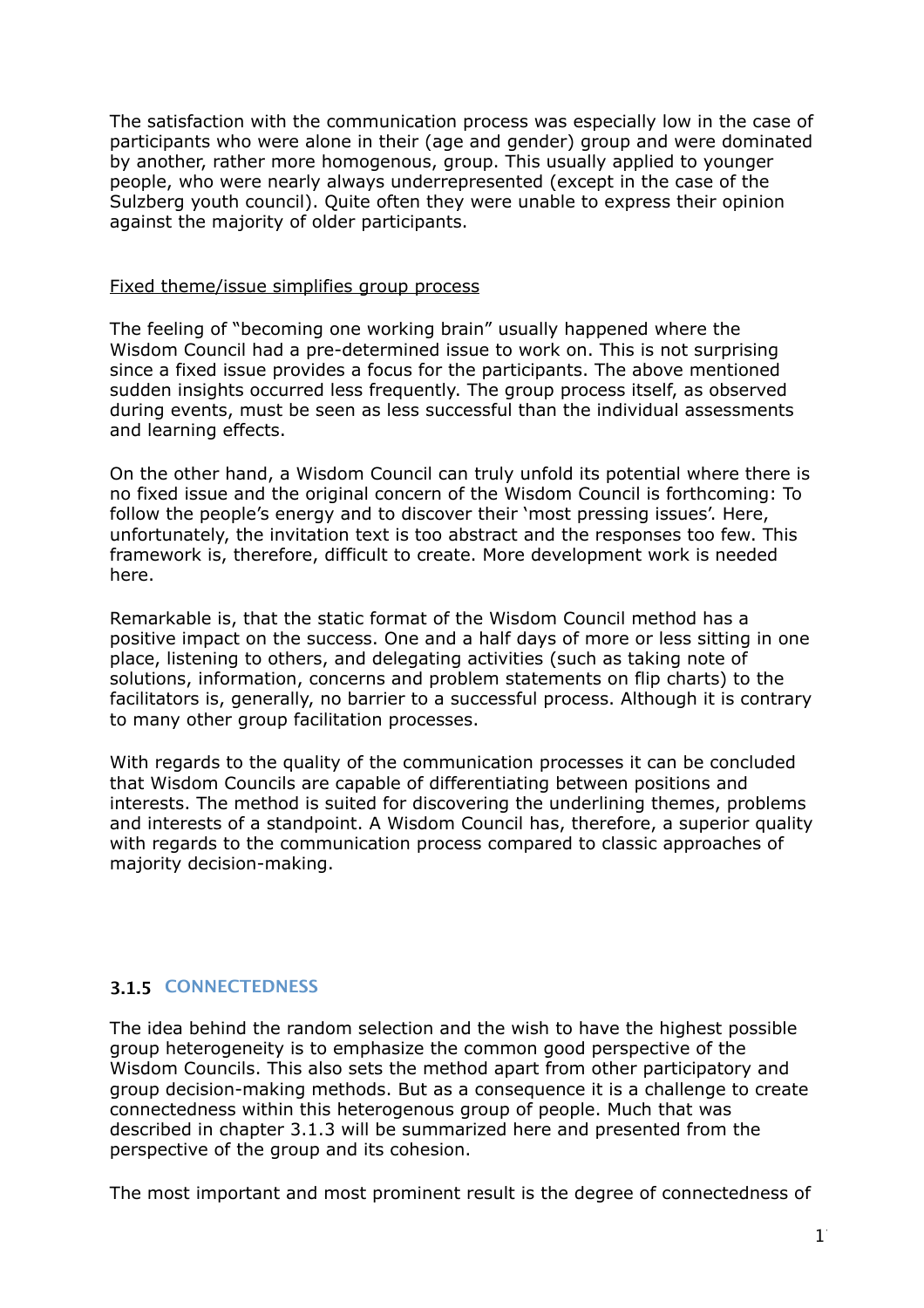the Wisdom Council participant group. From a randomly selected group of people, who usually do not know each other, have different interests and belong to different social groups, emerges, in all observed cases, a group of people who are capable of following a common interest and are able to come up with recommendations how to develop this issue further. On the other hand, this connectedness is much weaker and shorter in duration than the very special feeling of "being integrated" that was discussed in chapter 3.1.3.

The main motivation for coming together as a group is the implicit "feeling of responsibility towards the community". The random selection and heterogenous constellation strengthens this feeling. The connectedness feeling was significantly higher among the older participants and less pronounced among the younger participants. Due to the lower number of younger participants, it is not possible to determine whether the lacking feeling of connectedness among younger people is the result of being so few in numbers and that therefore their issues had less impact than the interests of older participants.

A crucial factor in creating this group feeling is certainly the one and a half day duration of a Wisdom Council. This is an usually long period of time for an intensive conversation and is a prerequisite for the development of a group feeling. The competence of the facilitators also plays an important role in connecting with the group and the individuals and contributing to the discovery of differences as well as common ground.

Probably the greatest limitation is a natural part of the method. A Wisdom Council is, from the start, limited in time and has no intention of working continuously with the same participants. This decision on the level of commitment is reflected in the group's connectedness once the Wisdom Council has ended. With a few exceptions and a few chance meetings, the contact between the participants is limited to the duration of the Wisdom Council (including the Citizens Cafe).

#### <span id="page-17-0"></span>**3.1.5.1 EFFECTIVENESS**

All participatory methods are designed, among other things, to give citizens the feeling (and sense of security) that they are able to make a difference. Trying to determine the impact on the effectiveness of the participants was, therefore, an important research criteria.

> "...we could express ourselves, were listened to and, therefore, had an impact on decision-makers."

Of special interest are the Wisdom Councils that address a specific issue. In these cases the motivation to participate was closely connected to the topic on discussion. Quite often it was a personal interest (and even the perceived interest of a group) which led people initially to participate.

Despite the initial issue-related interest, during the process of the Wisdom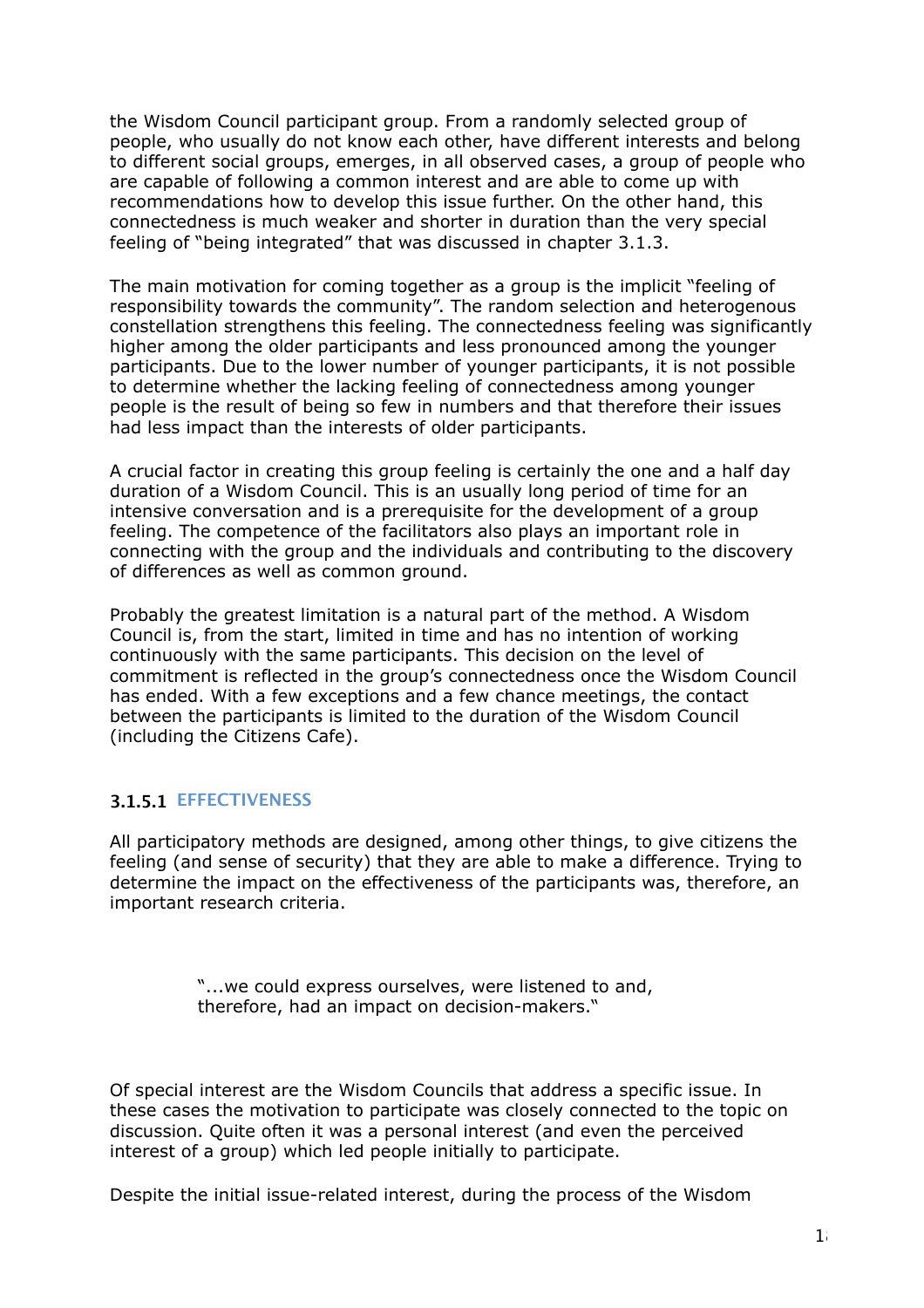Council the expected effect of the participants changed. No longer is the personal interest at stake. Instead, the improvement of the dialogue and debate culture, the democratization of the decision-making processes, the improvement of the social relationships and the mutually respectful understanding of each other are seen as the main positive effect. Chapter 3.2 will look more closely at the fact that the participants saw the quality of the results of a Wisdom Council less in connection with the statement and a concrete project order than with the culture of being together. This was seen as the basis for successful participation and common action. And this is exactly how most of the participants felt after the Wisdom Council.

With regards to the value of self-efficacy, a Wisdom Council creates something like "the foundation for becoming self-effective". The seemingly contradictory feeling that remains can be expressed as: "I can have an effect - even though my participation during a Wisdom Council has not produced anything concrete right now".

One can also experience this quality when reflecting on the participant's mood. At the start of the Wisdom Council the atmosphere was one of "curiosity and hope". In the process of the Wisdom Council it changed to "enthusiasm". By the end of the Wisdom Council and especially during the Citizens Cafe the main mood centered around "the feeling of being appreciated and acknowledged for the work and effort".

Although skeptical participants expressed the feeling of powerlessness by the end of the Wisdom Council, those with a positive disposition continuously felt "encouraged to become active".

#### <span id="page-18-0"></span>**3.1.6 LEARNING PROCESS**

During the research preparation, and in communication with the clients, it was evident that the individual and collective learning effect during a Wisdom Council would be an important success factor.

This became evident immediately after the Wisdom Council while asking about personal sudden insights and during interviews a couple of months after the end of the process. The responses highlight two central findings.

"I have learnt something for life."

#### Realizing complexity

An important insight for most of the participants, who experienced a learning effect, was the awareness and acceptance of a high complexity with regards to social challenges. The method hardly allows one to maintain a standpoint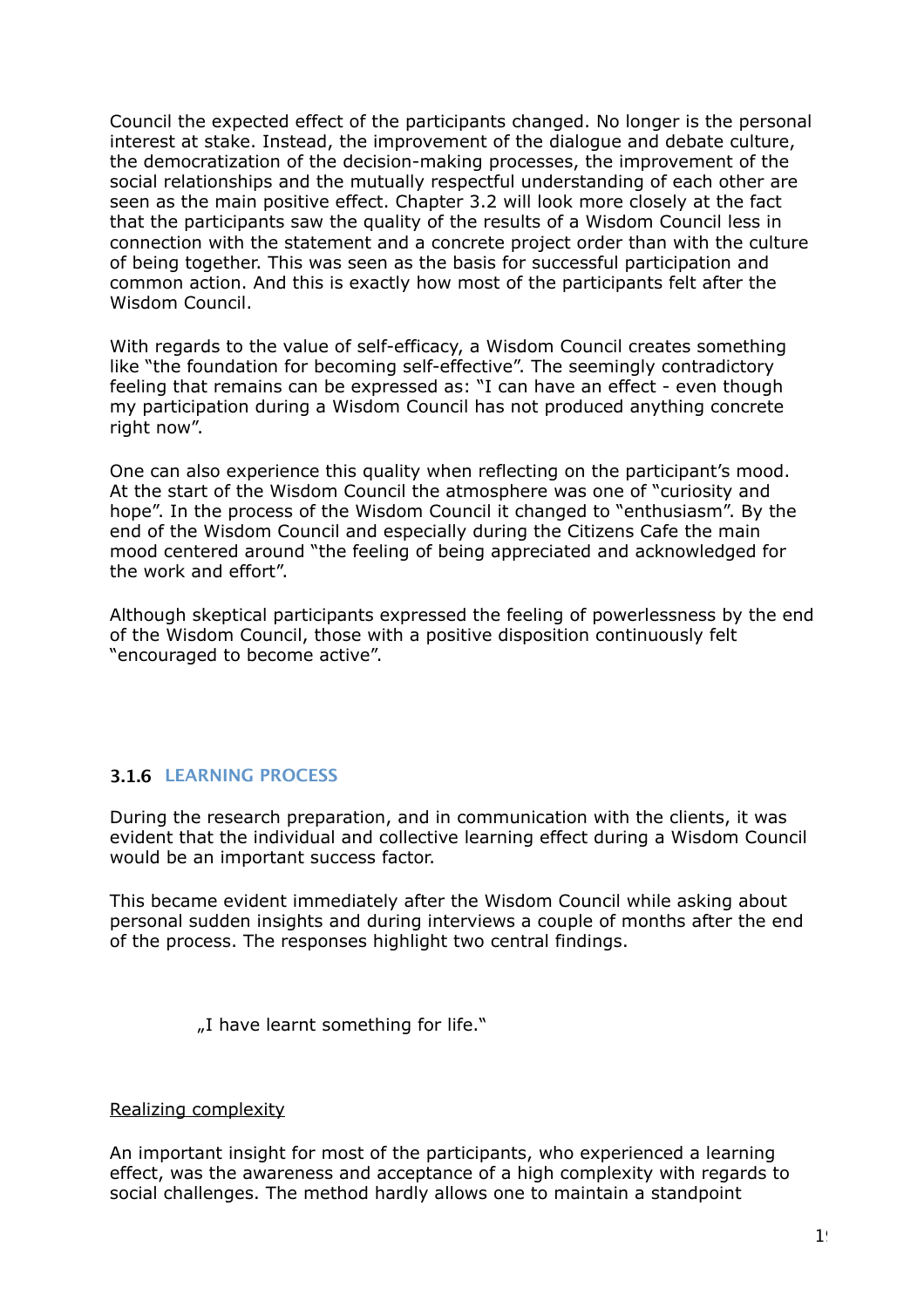indefinitely and ignore all other points of view. The compact time and personal intensity of a Wisdom Council inevitably leads to other points of argument being picked up and heard. Something that would not occur during the usual discussions, especially with a large group heterogeneity which does not support the formation of group opinions.

Wisdom Councils with a reduced learning effect had a lower heterogeneity and, therefore, either individual arguments were not heard by the unified majority view points of the other participants or individuals finally gave up their own opinions when confronted by the different majority opinion. In both cases a learning chance was lost.

As discussed below, the Wisdom Council results clearly show that the complexity of the issues are sufficiently covered. The fear that allowing "lay people" to work on an issue will invariably lead to "inexpert" results is unfounded.

Significantly, even most of the more critical participants believe that they have had an effect by taking part or, at least, that they learnt something from taking part in the Wisdom Council. The interviews conducted some months after the participation relativized this connection some what. Only where concrete actions were involved did the insight about the personal learning effect remain present.

#### Insights about the capabilities of a group

The second important result is the surprising and hopeful realization that randomly selected people, who do not know each other and originate from different walks of life, can reach a common result which is usually supported by most of the group.

As already mentioned in 3.1.4, a Wisdom Council places great emphasis on personal learning. To experience how reciprocal active listening and the desire to understand each other can lead a whole group to mutual positions, which are supported by all, was highlighted by some participants as the most significant personal learning effect.

Beyond this, issue-orientated insights are less significant. Very few expanded their issue-specific knowledge. And the expected aha-experiences of the group, as well as the individual, were lower than expected. About a quarter of the interviewed participants saw such insight effects in the group. Although this was usually the case when the view point of others was adopted or when a whole group reached a mutual position.

In conclusion one can say that within the key areas of learning, such as creating an atmosphere of openness, questioning one's own assumptions and adopting other peoples' perspectives, the Wisdom Council method is very promising. A learning attitude is created which changes the view of the world and society. This means that the process itself is particularly important for the participants independently of the actual result of the Wisdom Council.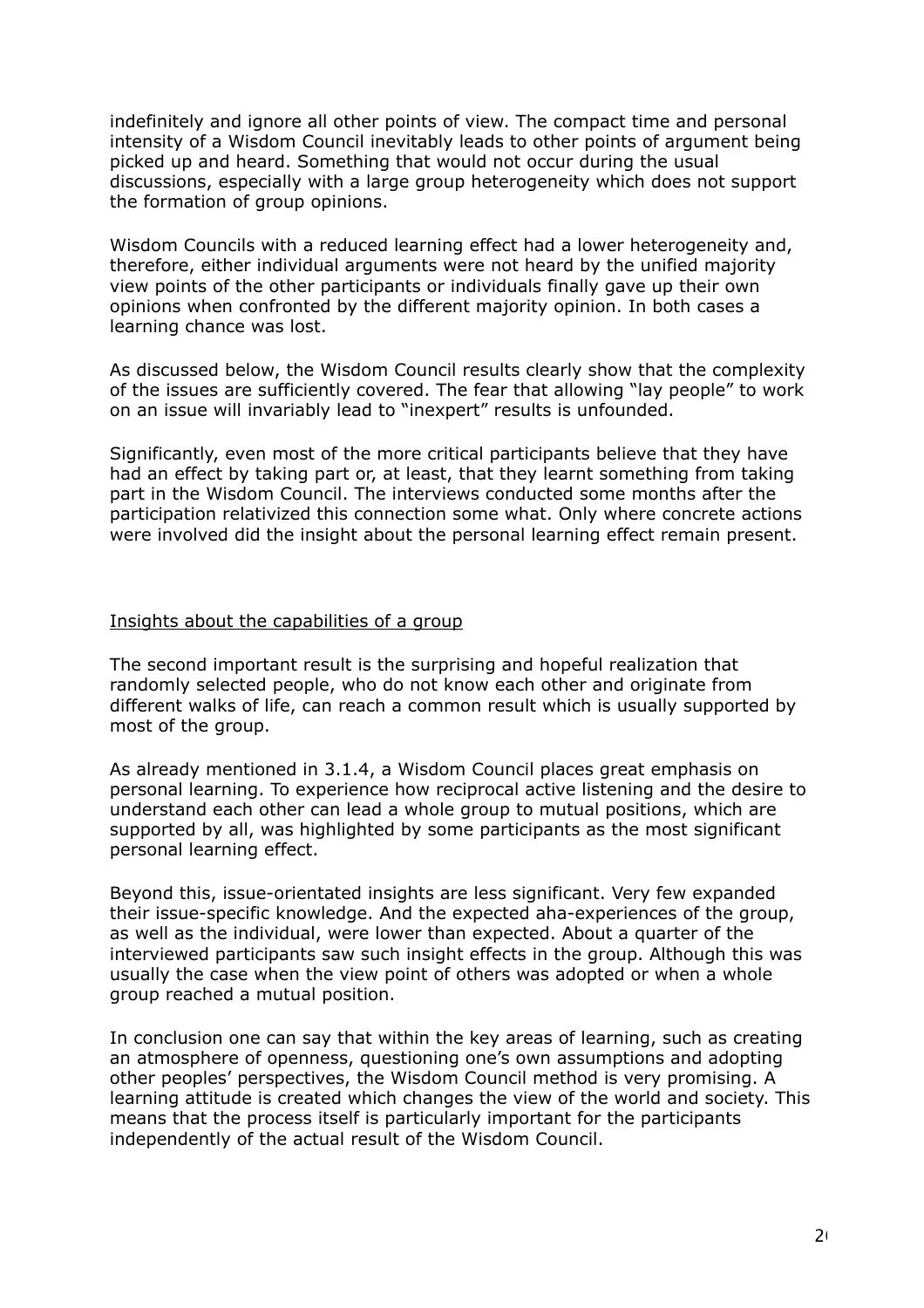#### <span id="page-20-0"></span>**3.2 The Resulting Efects**

#### <span id="page-20-1"></span>**3.2.1 QUALITY of the RESULTS**

Usually, the first thought about a Wisdom Council leads the client as well as the public to focus on the mutual statement based on the randomly selected participants. For the observing public, who have heard about the Wisdom Council but have neither taken part or been present during the Citizens Cafe, the final statement is what they measure the quality of the Wisdom Council by.

Documenting and evaluating the "solution", i.e. the resulting statement of a Wisdom Council, was seen as an important aspect during the preparation of this research. Yet, the above mentioned distinctive process qualities already show that reducing the observation effects on the jointly formulated statement is misdirected.

In this sense, the central question of the evaluation was reformulated from the original aspect of "solution quality" to the "quality of outcomes". This opens a fundamental question of whether the outcome of a Wisdom Council contains a "solution" in the classic sense; an assailable, implementable, concrete action; or whether the quality of the outcome is more impressive and visible in other areas.

#### ....it did not result in something concrete.... but it was decisive."

As mentioned earlier, the results of Wisdom Councils have a key mutuality: the complexity of the issue is seen and realized. The results are never "lay" although they are have been worked out by "lay people". They are concerned with, in particular, with principles, processes and atmosphere, and are less focussed on the technical conditions and feasibility.

In effect, the Wisdom Council method disarms a further fear which has been expressed in advance of a Wisdom Council: "How can unqualified people develop a solution without understanding the costs and technical feasibility?"

The observed results of Wisdom Councils continuously show that the results do not focus on the technical realization. Instead they produce fundamental conditions which would be a prerequisite for developing technical solutions. Despite this, from the evaluation's point of view the results of a Wisdom Council must cover at least one of the following two conditions so as to prevent the participant's (and client's) frustration:

- The result includes a useful solution that can be implemented;
- The result triggers further explorations, which might lead to a solution. At the very least it should produce further actions.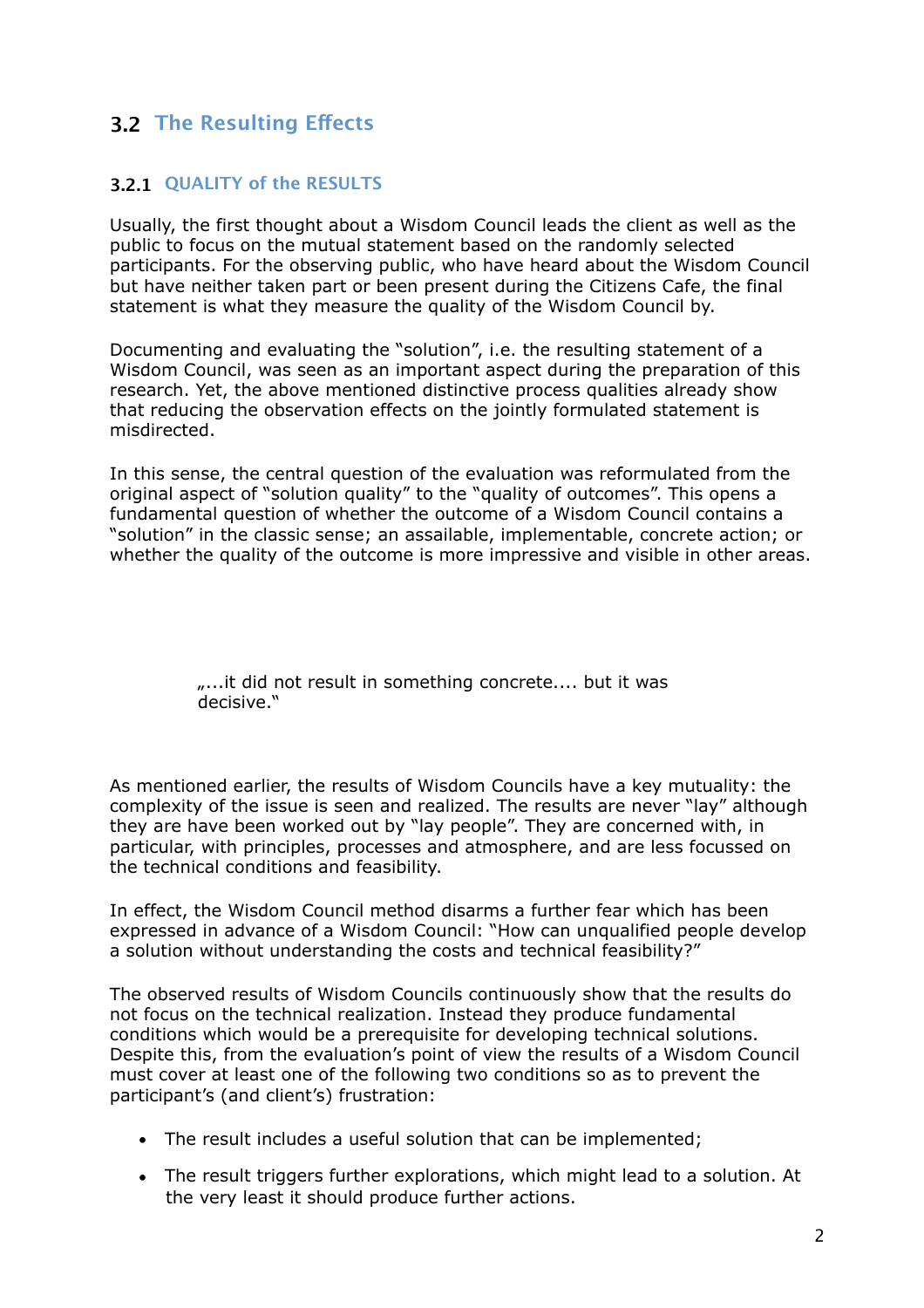Follow-up interviews with specific participants, a number of months after the Wisdom Council, showed that the majority of participants were of the opinion that "the results were not implemented". It appears that the invitation to a Wisdom Council triggers the expectation that "the results will be applied". In some cases - especially when the discussed issue was very concrete - steps were taken which led to a higher participant satisfaction. Nevertheless, it is important that the participants themselves evaluate the quality of their results in a positive way. Significantly, more than half of the participants judged the final statement as a new, innovative and comprehensive solution and usually provided reasons for this. The reasons were often based on the above mentioned process qualities and the "soft" result factors. These were given considerable significance.

In conclusion one can say that the key quality of the Wisdom Council outcomes is not so much the statement or the formulated solution. Instead, it is the activating moment,

- of seeing things in a wider context and being able to take different viewpoints, and
- of seeing oneself in the role of the designer and being aware of the responsibility for the day to day actions which contribute to the solution of required tasks.

The accompanying evaluation could determine both these factors. The first point with regards to most participants, the second in many cases.

The descriptions above are of special interest for Wisdom Council clients who have the challenging task of appreciating the process qualities of the outcomes. They also need to consider concrete steps with which to build on this wellprepared social ground. This becomes more difficult as one moves away from the original group of participants. People taking part in the Citizens Cafe still get a good impression of the qualities of the results of a Wisdom Council. For outsiders the results are often hard to assess. Usually the emergent atmosphere can be grasped and assessed, a connection with the effects of the Wisdom Council become more and more difficult.

#### <span id="page-21-0"></span>**3.2.2 EFFECTS on the DECISION-MAKING PROCESS**

A community, region or other entity usual organizes a Wisdom Council for a specific purpose. Ideally, this reflects the concern for a new political culture of participation, which operates complementary to existing decision-making structures. It can support the existing structures even more, when seen as an opportunity instead of a threat.

In light of the first implementations, this did not always succeed. The method also creates expectations and fears. During the first critical phase of expansion of such a method, these considerations must be taken serious and worked on.

"Why do we now still need a municipal council?"

*Comment prior to a Citizens Cafe*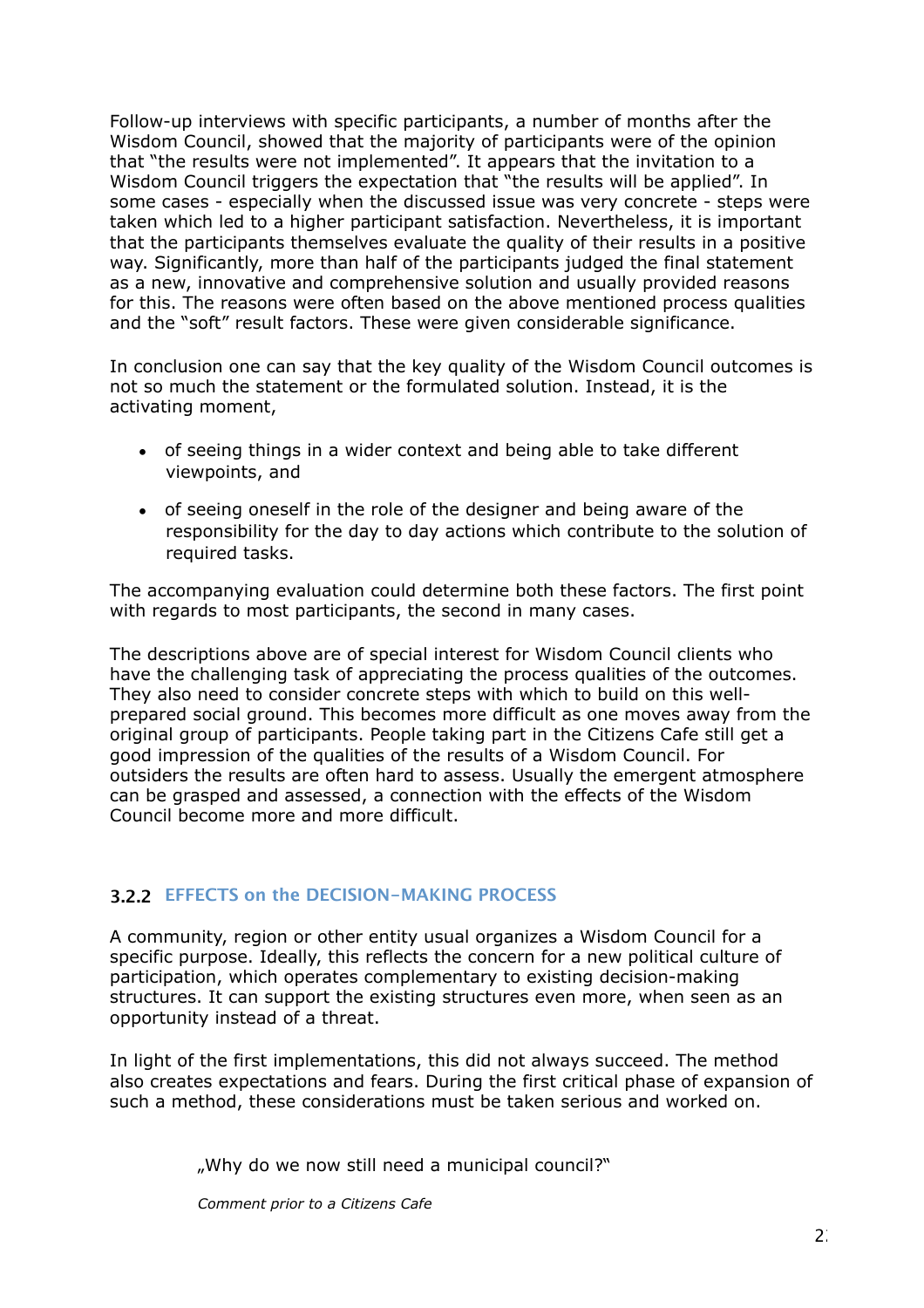What is little seen, is the actual role of the Wisdom Council as a preparation for participation and in forming the ground for democratic processes. Because the Wisdom Council, as an explorative method, is superior to a municipal council / municipal representatives (or the equivalent authorities at city, district, region and state level), these institutions see competition and experience existential fear. Although this is unfounded, since exploration has, so far, not been part of any formal political institution, it is, nevertheless, understandable. Even more so in the beginning as much is expected of the new method.

There is a danger inherent in expecting too much from the process. Naturally, it will be unable to fulfill all expectations, but will, in the end, be measured by this fact.

The role of a Wisdom Council, within a decision-making process, is rather as part of an unconditional consultancy. Even when - as described above - there is a danger that the failure to implement the results may cause frustration among the participants. A Wisdom Council dissolves once the Citizens Cafe is concluded. Decision-makers have no further reporting or legal obligation towards this group. This is exactly the reason why it is important to find suitable approaches for making the further handling of the results transparent for the participants - in whatever way possible. Ideally, over a longer time period, e.g. one year.

> "I noticed how sympathetic and appreciative the municipal council members were towards our suggestions during the Citizens Cafe."

The possibility of presenting the results during a Citizens Cafe is already the first important measure. The more political decision-makers are present and seriously discuss the results, the better.

What the Wisdom Council participants definitely need is enough appreciation for their time and effort.

#### <span id="page-22-0"></span>**3.2.3 PUBLIC AWARENESS**

The participant interviews could only indirectly provide insights into the public opinion. The appraisal, which the participants had of their own Wisdom Council with regards to the public awareness was generally poor. This confirms the above mentioned impression that the more distance people have to the Wisdom Council process, the more distorted and reduced the awareness of the process and results are.

One reason for this is that the media coverage about a Wisdom Council is very difficult and is counter to the usual media procedure. It requires a specific kind of communication that covers the depths of the process qualities which can not be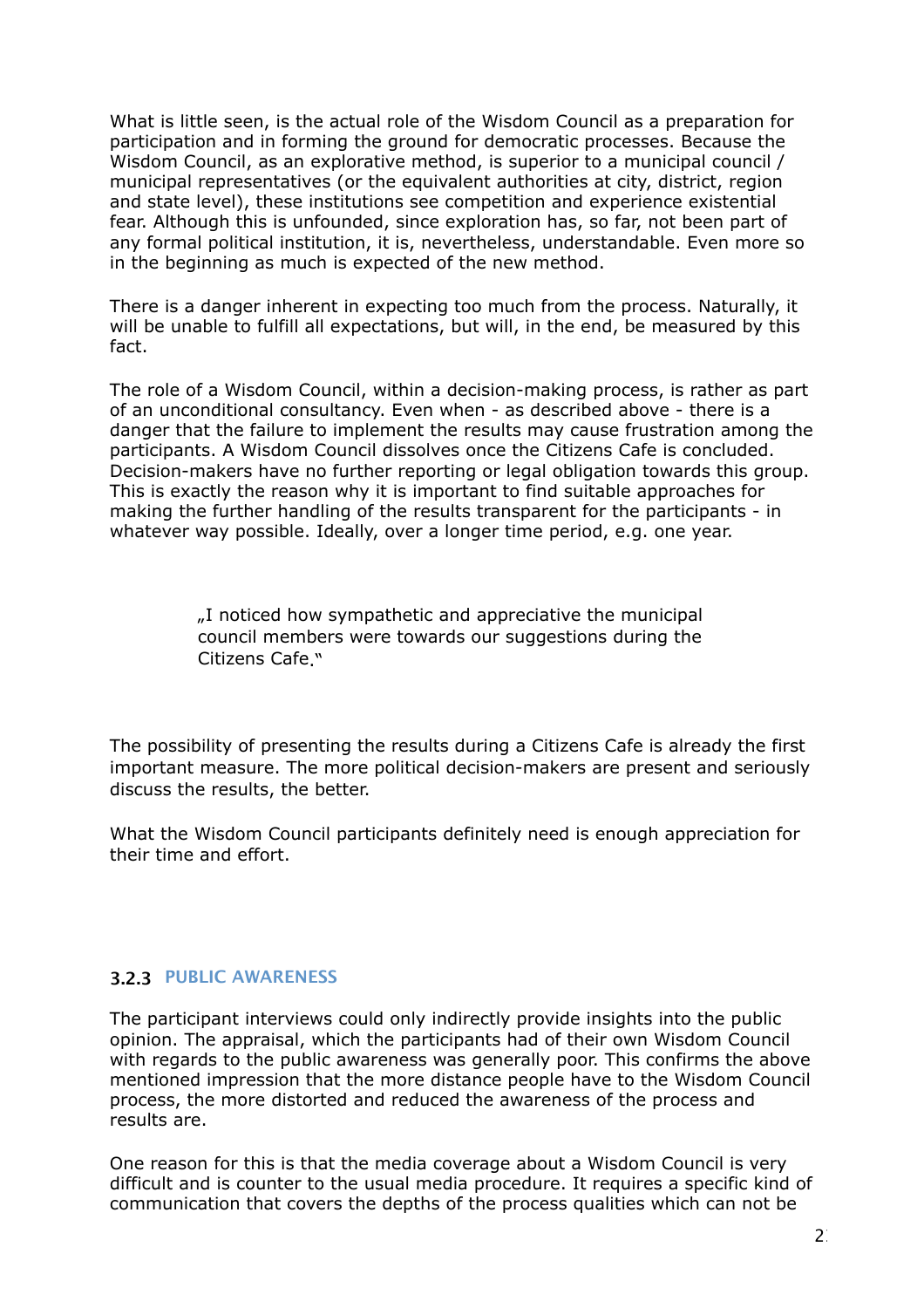provided by brief news items. Despite this, the outcomes and the Wisdom Council method are well suited for external communication.

An example for such in-depth reporting is offered by "Kontext: Wochenzeitung", a weekly newspaper. Under the heading "Elf Fremde" (eleven strangers), the paper provided a multiple page, comprehensive report about the Wisdom Council[ii](#page-34-1).

The participant interviews led to the result that about 50% of the participants believed the public awareness about their Wisdom Council to be low and had the impression that it did not reflect the actual outcomes. A more positive view was provided by another part of the participants, especially those from small municipalities and with issue-specific Wisdom Councils. These are, by nature, easier to communicate and their results can be more readily brought into context.

#### <span id="page-23-0"></span>**3.2.4 CIVIC EDUCATION, DEMOCRATIC SKILLS**

The actual strength of the Wisdom Council method showed itself in most of the chapters above. It touches people emotionally, helps them to openly hear and adopt the viewpoints of others, makes it possible to grasp the complexity of social challenges and helps participants to discover the difference between a position and the underlying interests.

Therefore, the method has the greatest strength in the area of political and civic education.

"We arrived as individuals and departed as a collective."

The group process already highlights the strength and constructive power of a group of randomly selected people as opposed to the opinion of individuals. The theme or personal issue definition, usually, surfaces the actual core challenges, and not small individual tasks which would be better off in the hands of a planer.

And during the processing of the issues, it became evident that the participants jointly realized the complexity and also understood the difficulty of taking 'correct' actions. This realization usually lead to the conclusion that their own actions are decisive and not just the delegation of responsibility. The selfeffectiveness during and immediately after the Wisdom Council were seen as very high.

An important insight for many active participants was that civic engagement is possible and meaningful outside of political parties. This area, especially, has received little - even decreasing - attention in the democratic process.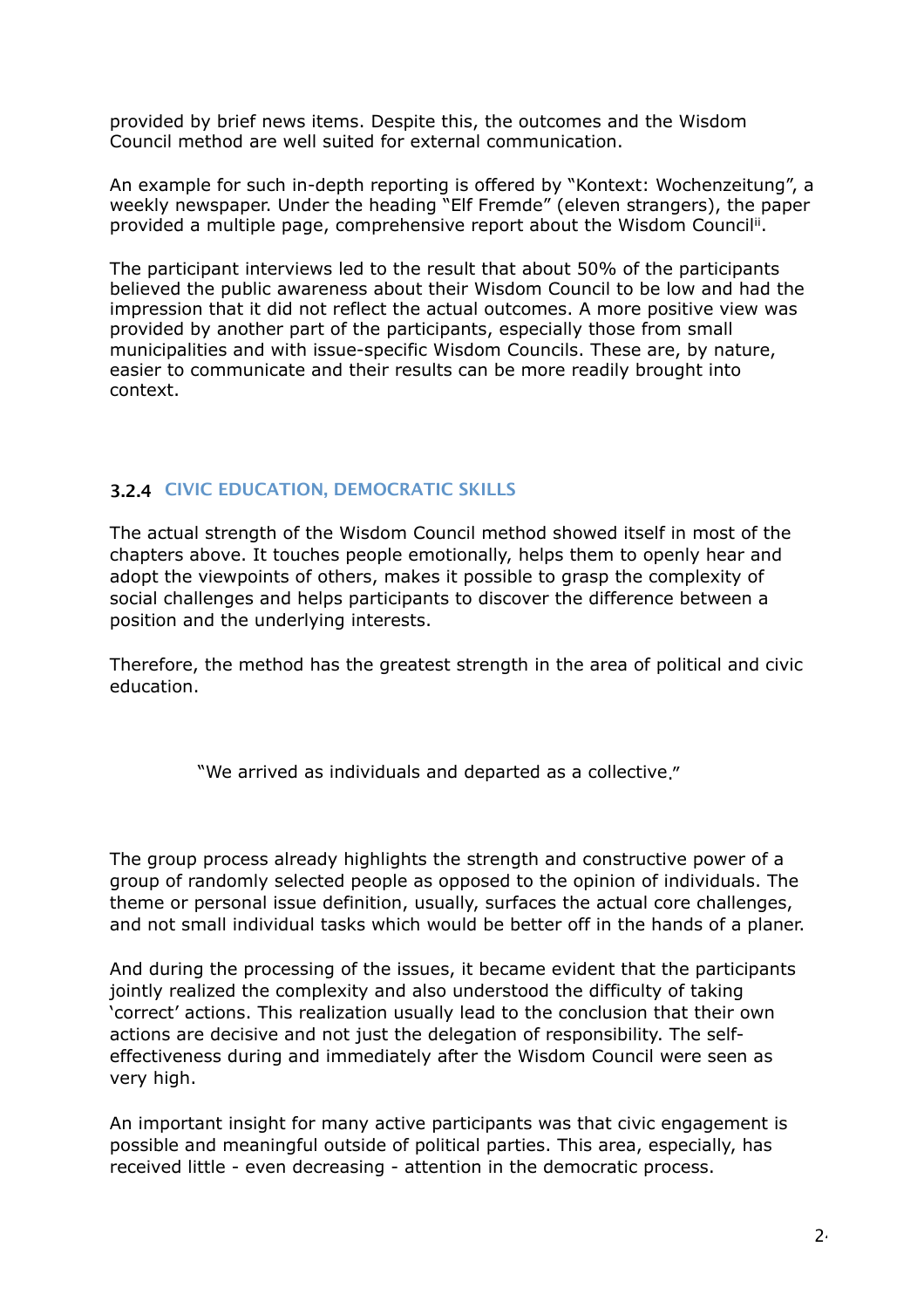A Wisdom Council is, therefore, an instrument for civic education and a powerful discovery method which is superior to many other formats.

### <span id="page-24-0"></span>**4 Conclusion and Recommendations**

The aim of the research project is to test the possibilities and limits of the "Wisdom Council" method. The above pages include many insights from the observations of five Wisdom Councils and the interviews with participants and organizers. Finally, the most important outcomes will be summarized as conclusions and recommendations.

Today, especially, when the gulf between citizens and political decision-makers appears to be dramatically increasing, and numerous new forms of activation and participation are emerging, it is important to analyze, evaluate and compare the different approaches. A single method for different requirements is unlikely. Today, for example, the importance and necessity of public participation reaches far beyond the boundaries of a community, city, district or state. The formation of international interest groupsill and campaigns highlight this fact superbly.

On the other hand, it is also evident that personal action - often presented as active citizenship - is more and more motivated by a strong self-interest and that the public welfare is not automatically the most essential motivation for engagement[iv](#page-34-3).

By now, the phenomena of "Wut-BürgerInnen" (angry citizens) is attached to more and more protest demonstrations. Remarkably, the research by the Göttingen Institut für Demokratieforschung (Institute for Democracy Research Göttingen) showed that today's active citizens are between 46-65 years old instead of 25-45 years as they used to be. They are, in the most cases, well informed, highly educated and their motivation is not entirely selfless. They include, for example, property and real estate owners for whom the real estate prices are just as important as the common welfare.

The gulf between citizens and decision-makers as well as the increasingly obvious active citizenship, with more than just public welfare motifs, show that it is more important than ever to work on participatory public welfare methods, to discover new ones, to test them and, where appropriate, to bring them into use.

In this context, the Wisdom Council is very promising and its expansion - in this case within Austria - can be supported and facilitated with further development steps.

#### <span id="page-24-1"></span>**4.1 CHALLENGES FOR FURTHER DEVELOPMENT**

Central tasks relevant for the further development and dissemination of the method are: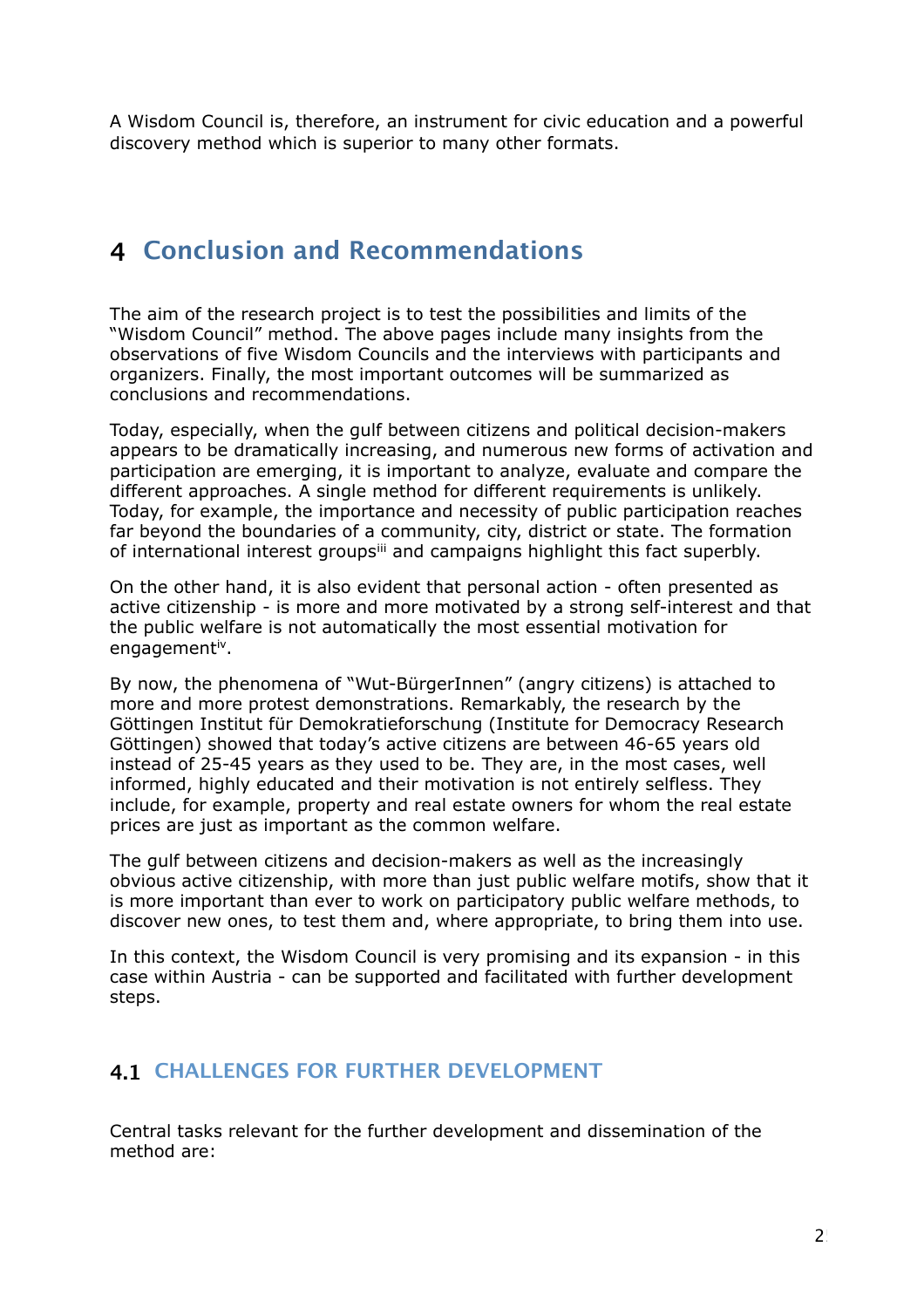- a. The development of a sustainable selection process which will help to overcome skepticism or the implementation barrier imposed by time constraints. On the one hand, this can be achieved through conventional advertising or through suitable - possibly even legal - frameworks which emphasize this kind of public involvement and which provides a binding framework for participation. For example, a binding regulation for the use of the central residents registry for generating the random selection would be helpful.
- b. Within this context, alternative approaches to the invitation and the formulation of the concern should be followed. Written invitations are often too abstract to communicate the opportunities of participation to - so far uninvolved people. A personal approach is very time-consuming but does offer the possibility of reacting directly to skepticism or incorrect understanding of the method and the invitation. A considerably higher response could be the result. Indirectly, this approach is already in practice as the persons responsible for the follow up usually choose the personal approach.
- c. This is especially relevant for Wisdom Councils without a pre-determined issue or theme. Finding a suitable formulation to communicate the concern in a simple and understandable way so as to increase the responses to the invitation remains a challenge.
- d. Wisdom Council observers should be treated in a sensitive way. Although it is part of the method that politically responsible persons are present during the welcoming round and now and again during the closure; they should not take part in the actual Wisdom Council so as not to influence the outcome and let the citizens do their work. The presence of observers - especially when the role and meaning is unclear and there are quite a few present - is not beneficial and leads to a reduced transparency among the participants. Helpful is a limitation to one or two observers with a clearly stated role.
- e. The positioning and communication of the results is an important challenge. How can the atmosphere and quality of the process be communicated alongside the actual statement? A reduced distribution of the statement, outside of the context of the process qualities, often appears abstract and arbitrary. It makes it difficult for people who were not part of the process to see the value of the Wisdom Council. Predominantly, the people who came in contact with the process have been inspired and touched. This is not a special problem of the Wisdom Council method and is inherent in many methods of public participation. None the less, the communication of the results is one of the most important challenges for more internal and external transparency.
- f. An important task is to find possibilities of highlighting the continual processing of the Wisdom Council results to the participants over an extended period of time. At the same time, this task is highly sensitive as it should not give the impression that the committee is still active or that any kind accountability or reporting is necessary. Despite this, a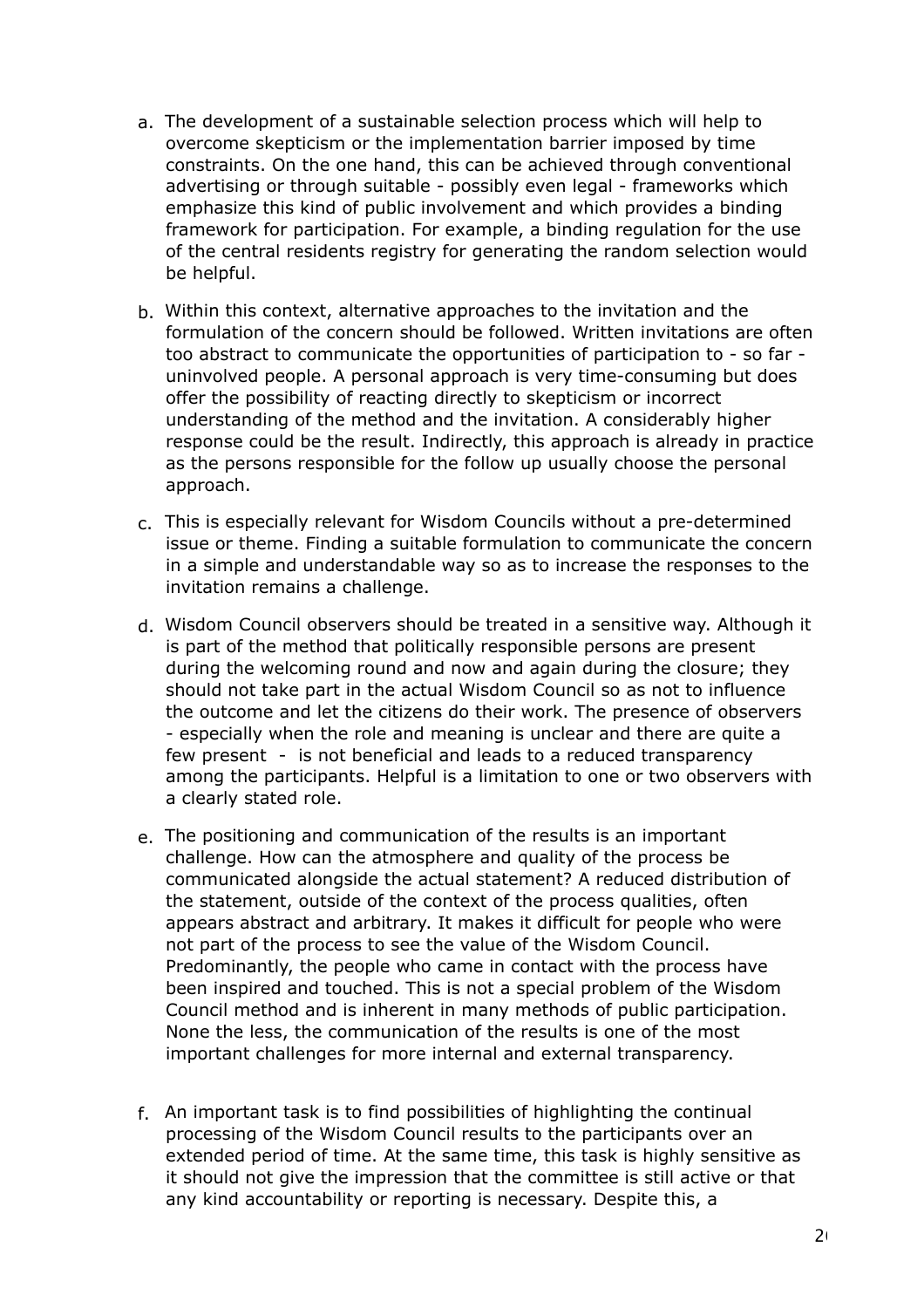comprehensive and long term feedback process does ensure a level of appreciation which can strengthen the activating moment of the Wisdom Council and which, therefore, supports the key effectiveness of a Wisdom Council.

- g. The further dissemination of the method should be done in a prudent way. Applications should, if possible, emerge from the local situation or as a consequence of the (preferably in-depth) communication of good practice examples. An organic growth reflects the appropriate local energy and expectations results in further stable implementations. Inspiration for the method should concentrate on the training of multipliers and the intensive and in-depth spreading of implementation experience and examples. The Wisdom Council method can not be prescribed top-down.
- h. Financial support for the implementation can reduce the barrier for hosting Wisdom Councils. It should be orientated on the financial strength of the relevant committees (community, city, district, state) and should not release the political and administrative decision-makers from their assigned responsibility.

#### <span id="page-26-0"></span>**4.2 ABOUT THE METHOD AND FACILITATION**

The facilitation of a Wisdom Council is personally demanding, strenuous and follows a course specific to the method. On the one hand there is a great rigidity and lack of actual movement. On the other hand, the opening of the deep conversational field, which facilitates the above mentioned "emergence of choicecreating" among the participants. Therefore, the Wisdom Council or Dynamic Facilitation method is less an approach to be learned. Rather, it must strongly reflect the individual facilitation personality. For a successful use, it should be applied creatively in the overall context and as part of a toolbox of facilitation methods. Otherwise there is the real danger of slavishly following the method's blueprint and, thereby, overlooking what is the most important aspect; to focus on the energy of the participants. The most important prerequisite for the successful facilitation of a Wisdom Council is to be in contact with the group and follow the participant's energy.

Therefore, further options and effort will be required to train additional Wisdom Council facilitators so as to ensure a larger number of active and experienced facilitators in the mid-term future.

#### <span id="page-26-1"></span>**4.3 WISDOM COUNCIL AS PARTICIPATION PREPARATION**

The Wisdom Council method is excellent as a preparation for participation. It builds the competences which we need for taking part in social processes and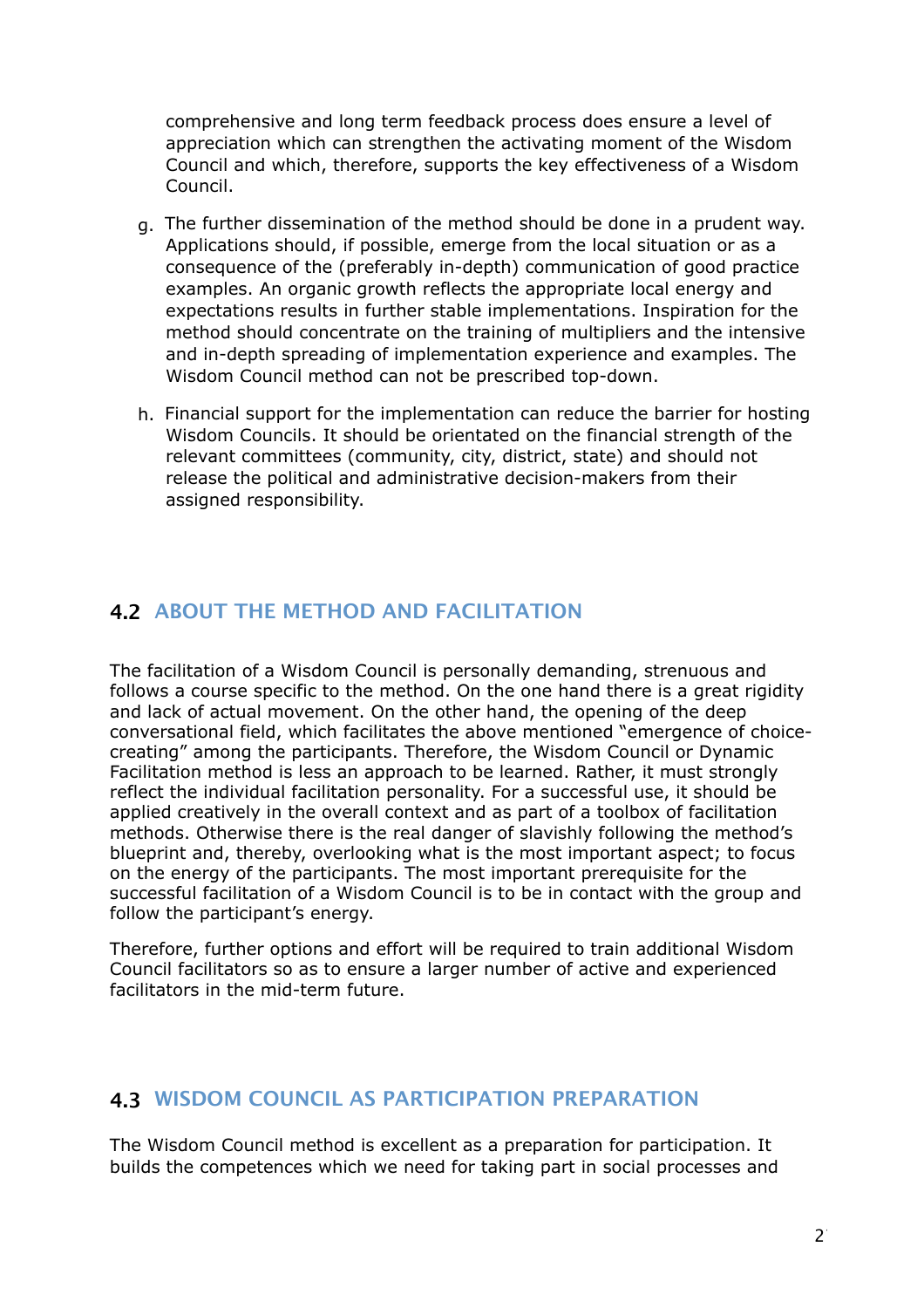empowers the participants to tackle the core problems of society with courage and with trust in the ability of cooperatively working on constructive solutions.

There are already a large number of participation instruments and methods for public involvement in decision-making processes. The question is, whether the public has the skills and will to actually take part in these processes.

In this case, the Wisdom Council method is situated at an interesting and important junction. On the one hand it is a method for political and civic education, on the other hand a powerful exploration method for decision-making, or rather, decision-making preparation.

The strengths of the Wisdom Council method lie in the process, in the trust in the collective knowledge and the realization that randomly selected people, who work together on major challenges, can reach a mutual agreement which is holistic, reasonable and innovative.

Only the formulated statement itself, which is the seemingly central result at the end of a Wisdom Council, should not be overestimated. It does bring together the results of the process for all who participated. Together with the so called "storyline" or "story", it summarizes the conversational flow of the group and represents the most important insights. For external persons, the statement is often too abstract and difficult to comprehend.

This study shows that the effects of the method, and its application, are clearly positive when they are applied to the participants and their immediate surroundings. Further impacts on society could not be determined due to the limited time period and dimension of the research project. It is clear that the method has great potential for contributing to fostering a participatory atmosphere in society and among political decision-makers.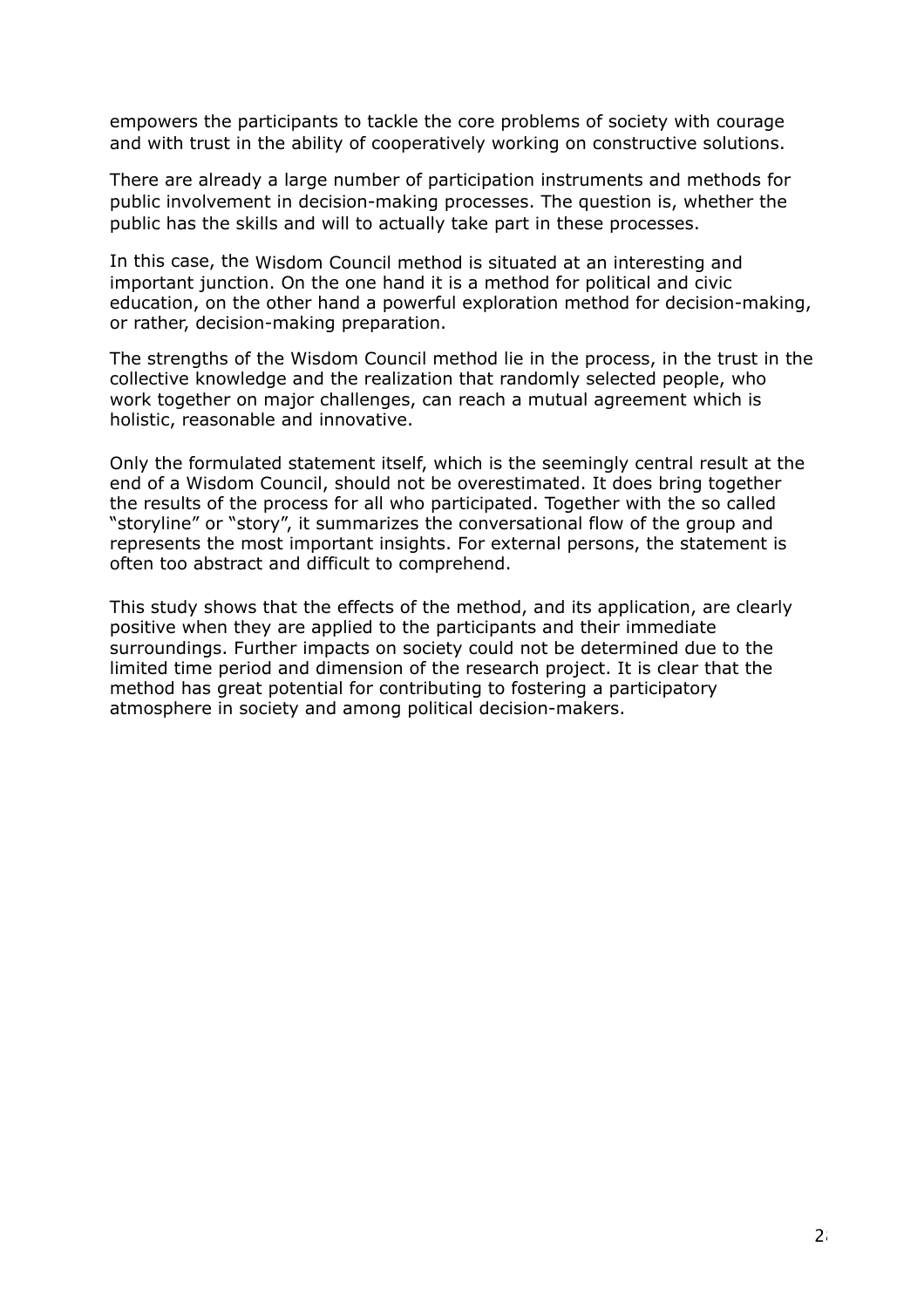# **PART II Appendix**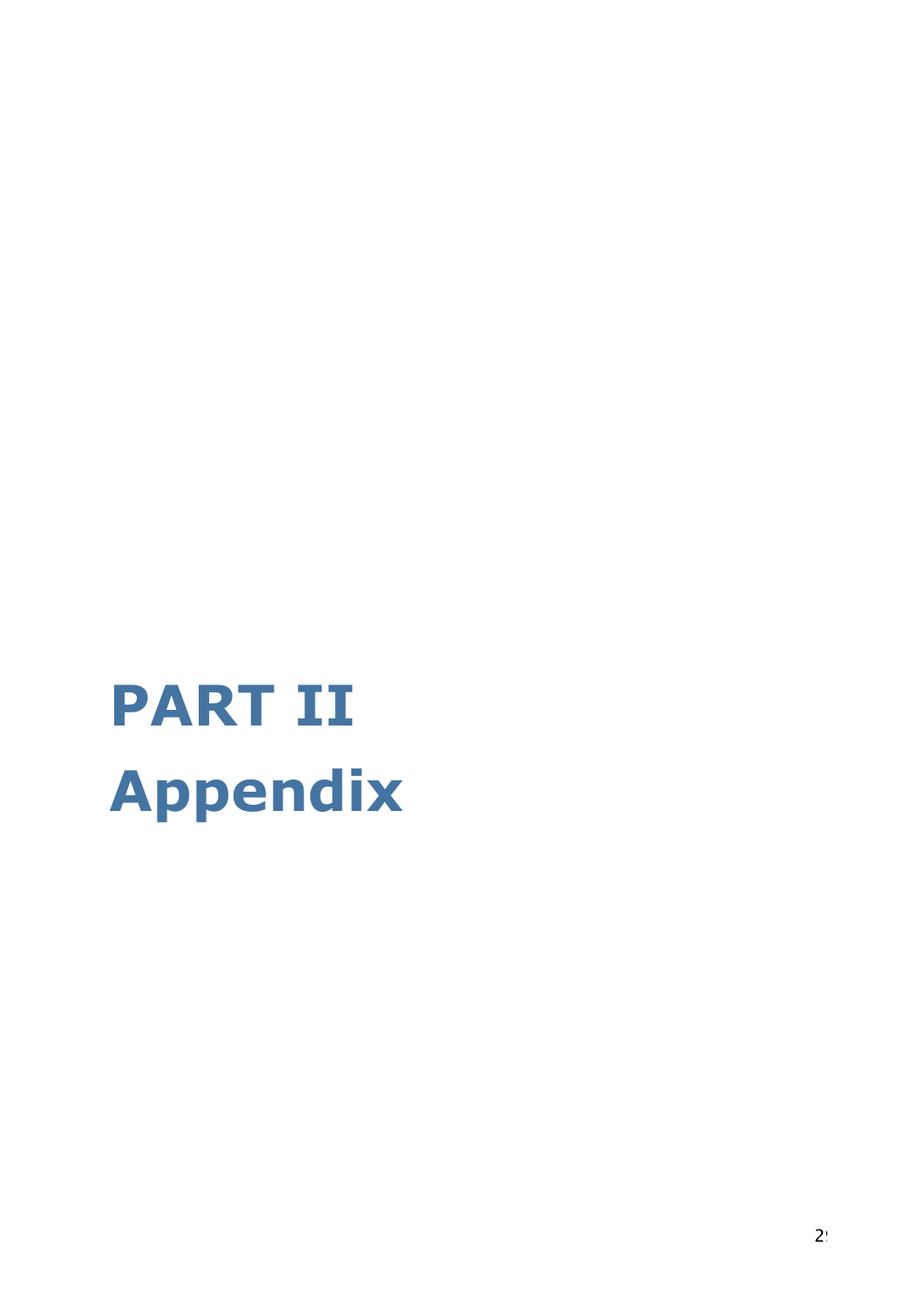# <span id="page-29-0"></span>**5 Indicators with Operationalization**

A selection of the applied indicators and their implementation for the "Participant's Interviews"

| <b>PROCESS</b>                             |                                                                                                    |                                                                                         |                                                          |                                       |
|--------------------------------------------|----------------------------------------------------------------------------------------------------|-----------------------------------------------------------------------------------------|----------------------------------------------------------|---------------------------------------|
| <b>Representation Age</b>                  |                                                                                                    | Gender                                                                                  | Education                                                | Migration<br>background               |
|                                            |                                                                                                    | Share in                                                                                | Feeling of<br>having<br>contributed<br>their own         | Assessment of the<br>lown role in the |
| Inclusiveness                              | Share of speaking presentation time                                                                |                                                                                         | opinion                                                  | group                                 |
| Quality of<br>deliberation                 | (Indirectly via<br>transparency and<br>inclusiveness)                                              | Assessment of the<br>quality of<br>facilitation                                         |                                                          |                                       |
| Transparency<br>within                     | Understanding of<br>significance, task<br>and role directly<br>before the<br><b>Wisdom Council</b> | Assessment of next the significance<br>steps immediately<br>after the Wisdom<br>Council | Reflexions on<br>6 months after<br>the Wisdom<br>Council |                                       |
| Self-<br>effectiveness                     | Assessment of the<br>significance of the<br><b>Wisdom Council as</b><br>political<br>participation |                                                                                         |                                                          |                                       |
| Connected-<br>hess                         | Awareness of<br>Wisdom Council as<br>a group                                                       |                                                                                         |                                                          |                                       |
| Learning<br>process of the<br>participants | Assessment of the<br>personal learning<br>effect                                                   |                                                                                         |                                                          |                                       |

| <b>EFFECT</b>                                                        |                                                                                         |                                                                                |  |
|----------------------------------------------------------------------|-----------------------------------------------------------------------------------------|--------------------------------------------------------------------------------|--|
| Quality of<br>solutions                                              | quality of the<br>achieved results                                                      | Assessment of the Assessment of the<br>effect of the results<br>after 6 months |  |
| Effects on<br>political<br>decision-<br>makers and<br><b>clients</b> | Expectation with Assessment of<br>regards to political implementation<br>implementation | after 6 months                                                                 |  |
| Public<br><b>lawareness</b>                                          | Satisfaction with<br>media coverage                                                     | Response from the<br>public after 6<br>months                                  |  |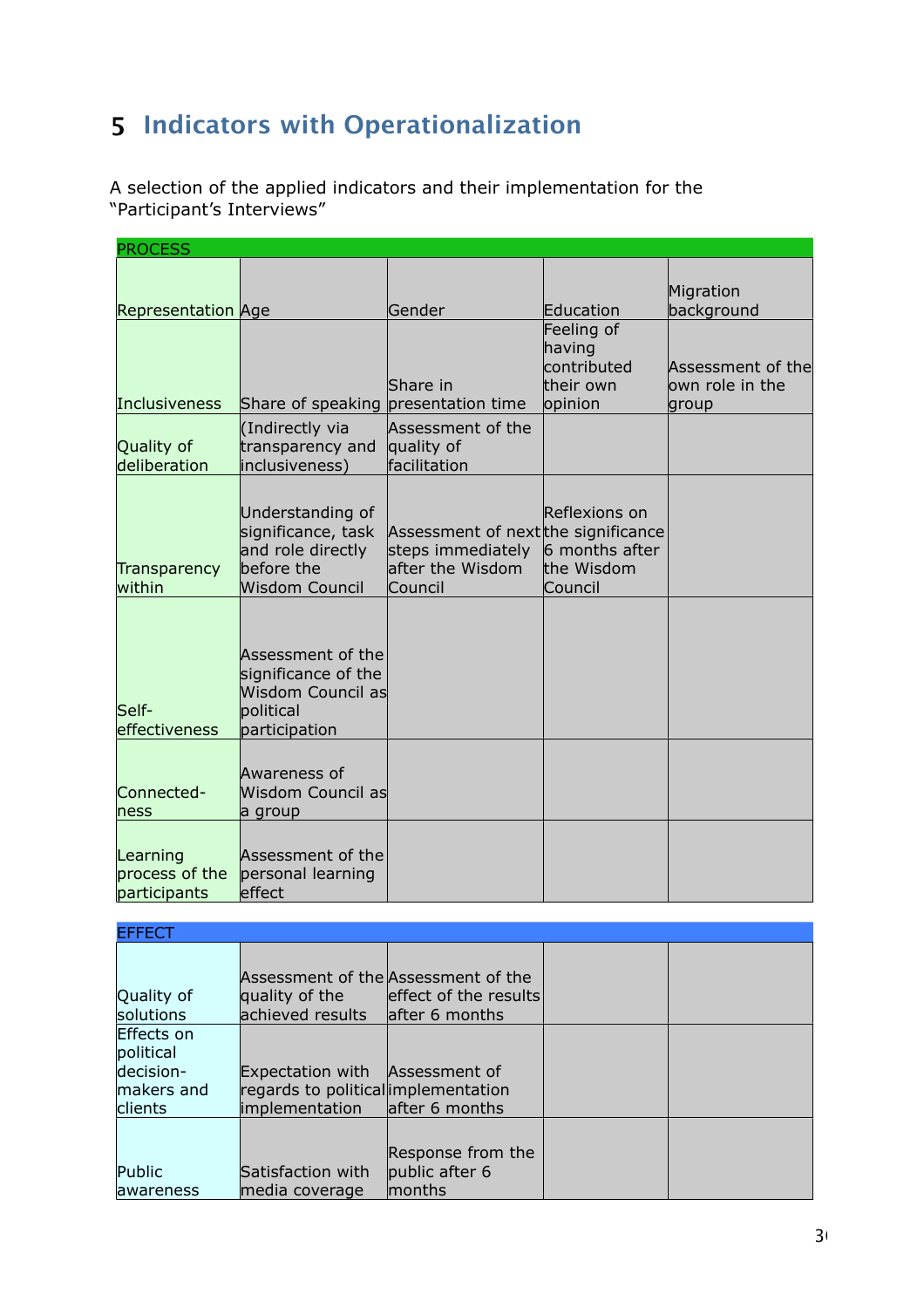| Civic education responsibility<br>of participants, immediately<br>democracy<br>skills | Awareness of self-<br>before the<br><b>Wisdom Council</b>          | Awareness of self- months after<br>responsibility after the Wisdom<br>the Wisdom Council Council                            | Awareness of<br>lself-<br>responsibility 6 Self-organized | group meetings<br>after the Wisdom<br>Council |
|---------------------------------------------------------------------------------------|--------------------------------------------------------------------|-----------------------------------------------------------------------------------------------------------------------------|-----------------------------------------------------------|-----------------------------------------------|
| participants                                                                          | Mobilization of effects on one's<br>lown life                      | Contact with other<br>participants with<br>Assessment of the regards to political<br>issues following the<br>Wisdom Council |                                                           |                                               |
| benefitsCouncil<br>Costs /                                                            | Assessment of<br>lone's own time<br>and effort after<br>the Wisdom | Assessment of the<br>benefit of the<br>Wisdom Council<br>immediately after<br>the Wisdom Council                            |                                                           |                                               |

This resulted in a list of questions which were used for the interview by telephone, in person or electronically (by email or online questionnaire). A list of questions for the participant interviews are given as an example.

Interviews with political decision-makers and other key actors used an interview guide as well as following the argumentations of the interviewed person. Therefore, they are difficult to compare as well as forming the background for the analysis in the above chapters. Due to the small number of assessed Wisdom Councils, a quantitative approach made no sense.

|   | Criterium                                                                            |       | Ouestion                                                                  |
|---|--------------------------------------------------------------------------------------|-------|---------------------------------------------------------------------------|
| A | <b>Process</b>                                                                       |       |                                                                           |
|   | Composition of the<br>participant group<br>"description of the<br>A1 awareness body" | A1.1  | How many participants took<br>part in the Wisdom Council<br>for how long? |
|   |                                                                                      | A1.2  | How "random" was the<br>selection?                                        |
|   |                                                                                      | A1.3  | Why did people take part?<br>Why did others not take<br>part?             |
|   |                                                                                      | A1.4  | Which stakeholders were<br>part of the group?                             |
|   | Transparency within,<br>"Knowledge of the<br>A2 Larger Picture"                      | A2.1  | Why this Wisdom Council?                                                  |
|   |                                                                                      | IA2.2 | Are the clients and their<br>interests known?                             |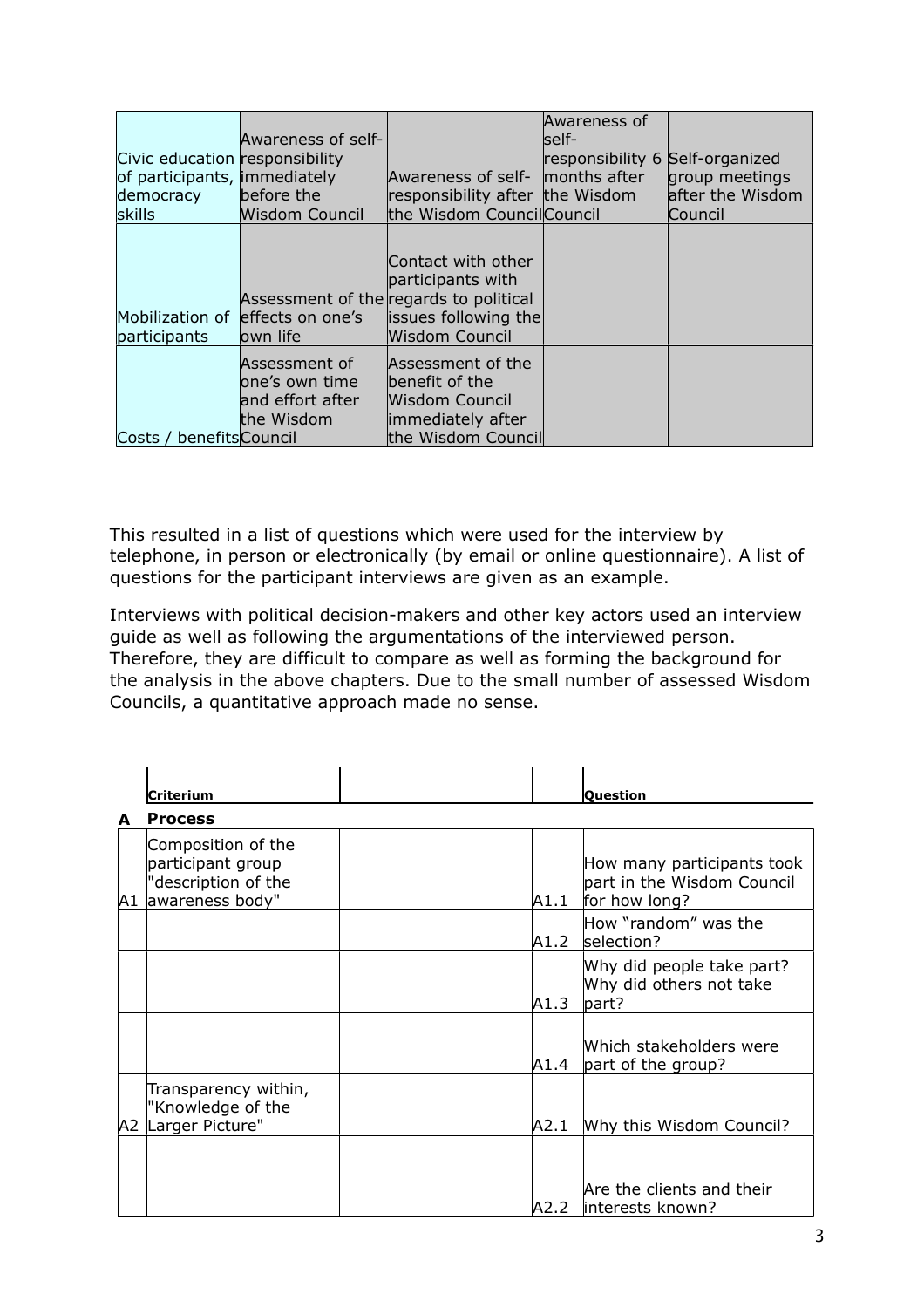|    |                                                                 | A2.3 | What will the Wisdom<br>Council achieve?                                                                                                 |
|----|-----------------------------------------------------------------|------|------------------------------------------------------------------------------------------------------------------------------------------|
|    |                                                                 |      | Who is participating? Who                                                                                                                |
|    |                                                                 | A2.4 | uses the results?                                                                                                                        |
|    | Inclusion "Switches to a<br>A3 collective mind"                 | A3.1 | Observation: listening -<br>agreeing                                                                                                     |
|    |                                                                 | A3.2 | Observation: oral comments                                                                                                               |
|    |                                                                 | A3.3 | Observation: line of sight,<br>attention                                                                                                 |
|    |                                                                 | A3.4 | Do I feel part of the group?                                                                                                             |
|    |                                                                 | A3.5 | Do I feel that I can express<br>myself at all times?                                                                                     |
|    |                                                                 | A3.6 | I have the feeling that we<br>are thinking together                                                                                      |
|    | Connectedness to the<br>whole, common welfare<br>A4 perspective | A4.1 | What did you experience<br>during the Wisdom Council?<br>Create questions from this?<br>When, for which occasion,<br>what happens next,) |
|    |                                                                 | A4.2 | Do you feel connected to the<br>group? How? When?                                                                                        |
|    |                                                                 | A4.3 | In your view, who does the<br>group represent? (Region,<br>city, town, humanity,)                                                        |
|    |                                                                 | A4.4 | In your view, who's interests<br>does the group represent?<br>(Individual, common, fictive,<br>lobby groups, etc)                        |
| A5 | Quality of the change<br>processes                              | A5.1 | When X says something, I<br>feel that he/she is also<br>speaking for me                                                                  |
|    |                                                                 | A5.2 | Observation: does the<br>'purging" work                                                                                                  |
|    |                                                                 | A5.3 | Observation: Did an aha-<br>effect occur?                                                                                                |
|    |                                                                 | A5.4 | Are you content with the<br>group results and the<br>atmosphere?                                                                         |
|    |                                                                 | A5.5 | Who's opinion does the<br>result represent?                                                                                              |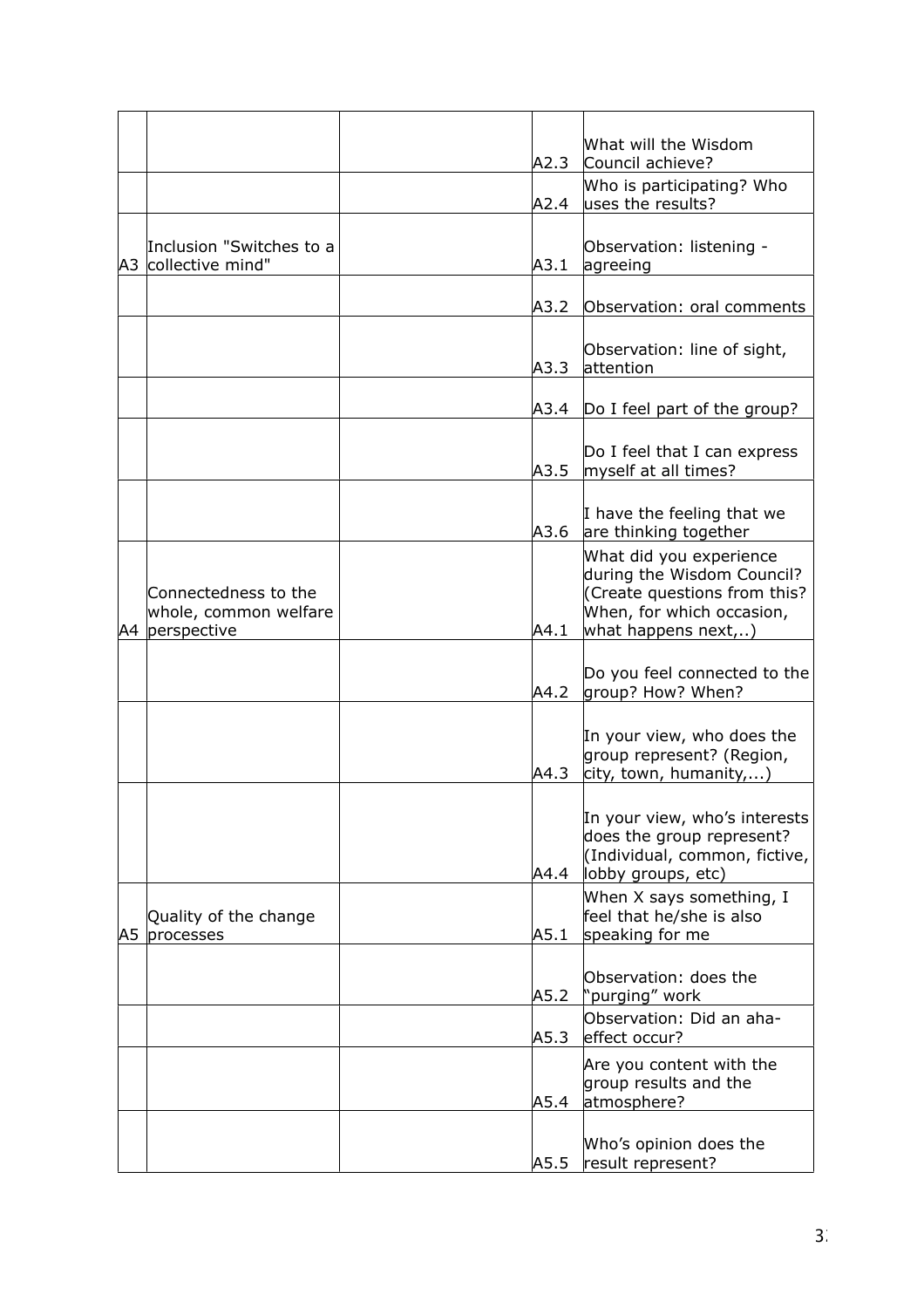|    |                                                                                             | A5.6 | Were you always in<br>agreement with the others?<br>Was there a moment when<br>everything made sense?                                                                    |
|----|---------------------------------------------------------------------------------------------|------|--------------------------------------------------------------------------------------------------------------------------------------------------------------------------|
|    | Individual self-<br>leffectiveness "the<br>feeling of being able to<br>A6 change something" | A6.1 | Are you able to have an<br>impact?                                                                                                                                       |
|    |                                                                                             | A6.2 | Do you have the feeling of<br>participating in something<br>that will have an effect?                                                                                    |
|    |                                                                                             | A6.3 | Has participating in the<br>Wisdom Council increased<br>vour influence?                                                                                                  |
| A7 | What effect does the<br>process have on me?                                                 | A7.1 | Did you adopt the points of<br>view of other participants?                                                                                                               |
|    |                                                                                             | A7.2 | Were people open towards<br>you?                                                                                                                                         |
|    |                                                                                             | A7.3 | How has the process<br>affected you?                                                                                                                                     |
|    | B1 Quality of statements                                                                    | B1.1 | Is the statement(new-old,<br>innovative-conventional,<br>well-behaved-naughty,<br>naive-thought-through,<br>important-unimportant,<br>comprehensive-one-<br>dimensional) |
|    |                                                                                             | B1.2 | Does the statement contain<br>a solution?                                                                                                                                |
|    |                                                                                             | B1.3 | How is the solution?                                                                                                                                                     |
|    | Influence on decision-<br>B2 making processes                                               | B2.1 | Reconstruction: What<br>influence does the<br>statement/solution have on<br>decision-making processes?                                                                   |
|    |                                                                                             | B2.2 | What was achieved with the<br>Wisdom Council result?                                                                                                                     |
|    | <b>B3 Public awareness</b>                                                                  | B3.1 | How strong was the public<br>awareness of the Wisdom<br>Council?                                                                                                         |
|    |                                                                                             | B3.2 | How "correct" was the public<br>awareness of the Wisdom<br>Council?                                                                                                      |
|    |                                                                                             | B3.3 | Which aspects of the<br>Wisdom Council were<br>noticed?                                                                                                                  |
|    |                                                                                             | B3.4 | How do media reports see<br>the value of the Wisdom<br>Council?                                                                                                          |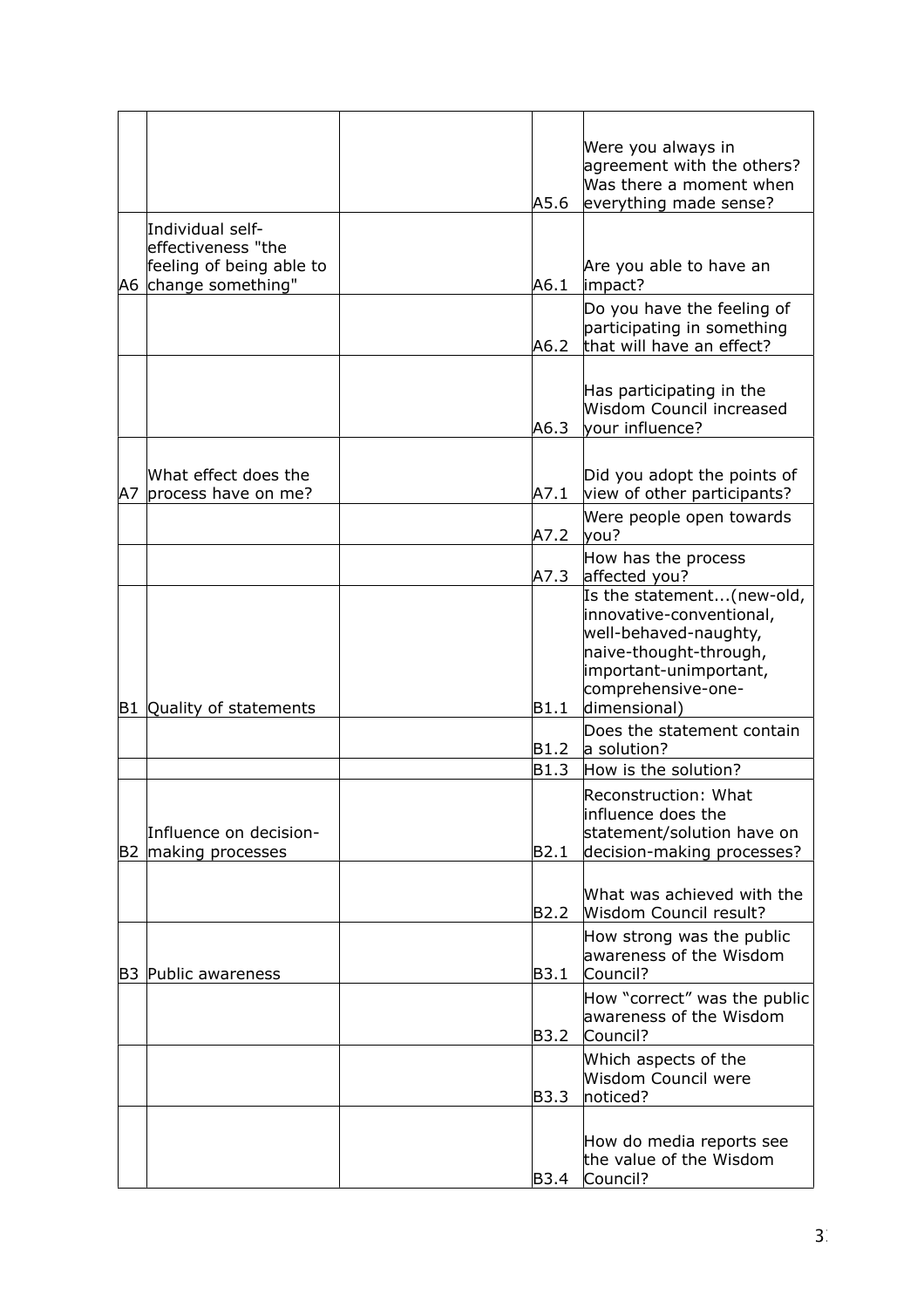| Perception of decision-<br>makers towards<br>Wisdom Councils as a<br>B4 method | B4.1  | What do you think of the<br>Wisdom Council as a<br>method?                                                        |
|--------------------------------------------------------------------------------|-------|-------------------------------------------------------------------------------------------------------------------|
|                                                                                | B4.2  | How do you view the results<br>of the Wisdom Council?                                                             |
| How has the process<br>B5 affected me?                                         | B5.1  | If you compare the<br>difference before and after<br>the Wisdom Council: how<br>has the process affected<br>lyou? |
|                                                                                | B5.2  | Do you approach things<br>differently than before the<br><b>Wisdom Council?</b>                                   |
|                                                                                | IB5.3 | How have my actions<br>changed due to the Wisdom<br>Council?                                                      |